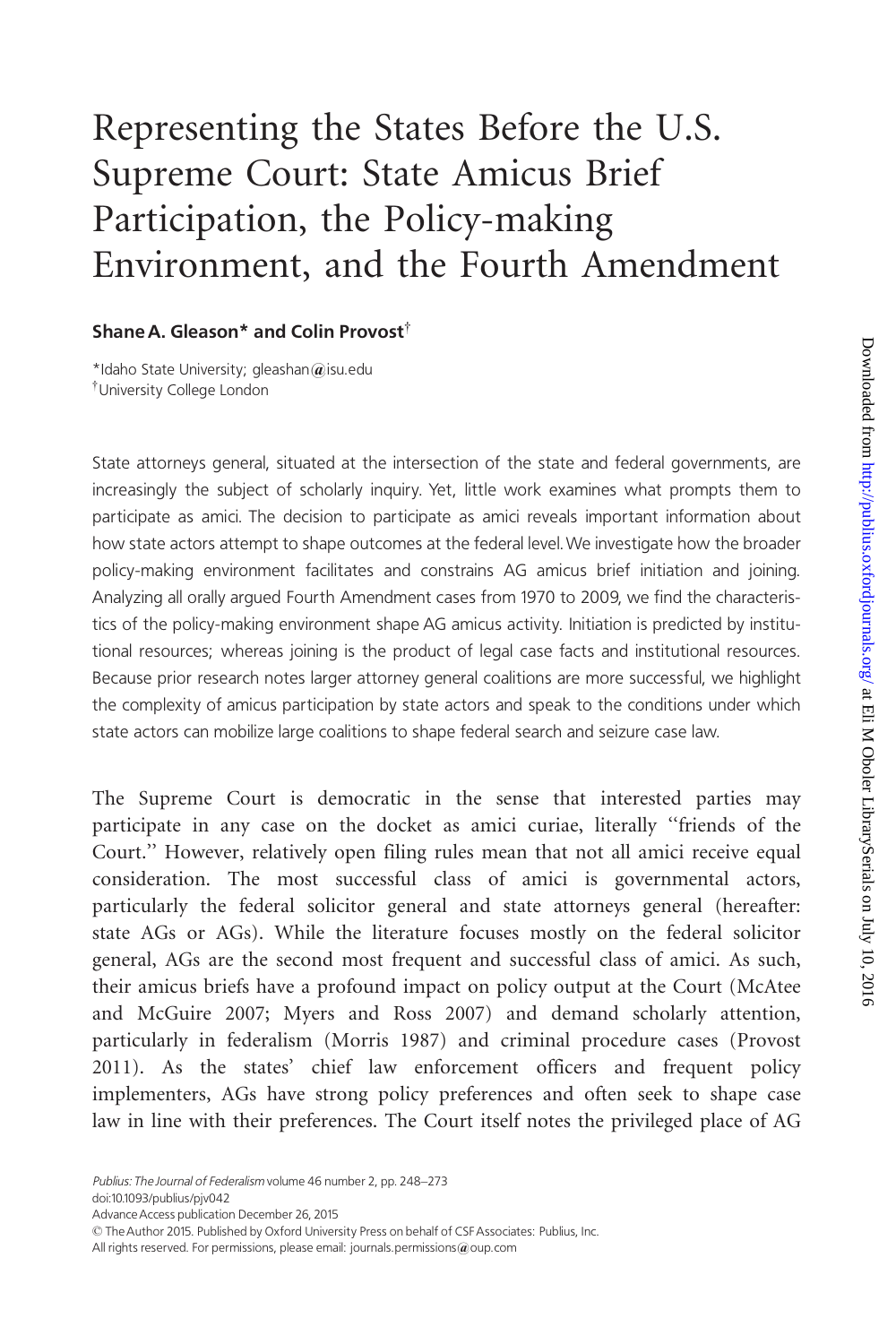amicus briefs and readily draws upon them.<sup>1</sup> While scholars have recently turned their attention to AGs as amici generally, this scholarship is largely silent on what prompts AG amicus brief participation.

Unlike the expansive literature on AG participation in multi-state litigation ([Derthick 2009; Gifford 2010](#page-23-0); [Provost 2010](#page-25-0)), scholars have only recently begun to explore AG amicus brief activity (e.g., [Goelzhauser and Vouvalis 2013](#page-23-0), [2015;](#page-23-0) [Owens](#page-24-0) [and Wohlfarth 2014](#page-24-0); [Nolette 2014\)](#page-24-0). Many of these studies focus on the success of amicus briefs and conflict among AGs while neglecting how AGs decide to participate in amicus briefs. Given the potential impact of state preferences on the Court, we must understand not only the mechanisms that shape AG amicus brief success (e.g., [Goelzhauser and Vouvalis 2013](#page-23-0), [2015; Owens and Wohlfarth 2014\),](#page-23-0) but also the mechanisms which prompt AGs to participate as amici as well. Drawing on previous, temporally limited studies of AG amicus brief participation, we examine the role of the policy-making environment on AG amicus participation, specifically in the form of legal case factors and institutional resources. Utilizing a new dataset spanning forty years, we provide insight into the genesis of AG amicus brief initiation and joining. Our findings are portable not only to AGs in other issue areas, but also amici writ large. We now briefly discuss legal case facts and institutional resources in turn.

Case factors often provide a window into the body of precedent and case law. Thus, the presence or absence of particular case characteristics can signal how judges will rule ([Epstein and Knight 1996; Hansford and Spriggs 2006](#page-23-0)). AGs, as repeat players, must be strategic about amicus participation to maintain their high success rate and privileged status before the Court (e.g., [Clayton 1994;](#page-22-0) [Galanter](#page-23-0) [1974;](#page-23-0) [Wohlfarth 2009](#page-25-0)), choosing to participate only when particular case factors are present or absent. Yet, an alternative view holds that AGs are advocates for state government and opt instead to push for particular points of view before the Court much like interest groups, with only minimal regard for legal case facts [\(Caldeira](#page-22-0) [and Wright 1990;](#page-22-0) [Collins 2008](#page-23-0)).

Second, we ask how institutional resources impact both amicus brief initiation and joining. Previous research suggests that authoring amicus briefs is resourceintensive and may be a difficult cost to bear for those with few resources [\(Box-](#page-22-0)[Steffensmeier and Christenson 2014](#page-22-0); [Caldeira and Wright 1990\)](#page-22-0). However, since AGs typically file in coalitions ([Clayton 1994;](#page-22-0) [Nolette 2014](#page-24-0)), they can minimize costs by joining existing briefs rather than initiating an entirely new one (e.g., [Hula](#page-24-0) [1999\)](#page-24-0). While we expect resources to matter more for brief initiation than for brief joining, $<sup>2</sup>$  they may still be beneficial in brief joining. Since AGs are inundated with</sup> a number of required tasks [\(Wall and Winder 1995\)](#page-25-0), smaller AG offices may not have the resources to invest much, if any, effort into amicus briefs and instead use limited resources to fulfill their required duties (e.g., [Wilson 1989](#page-25-0)). We also examine collective institutional resources, such as the National Association of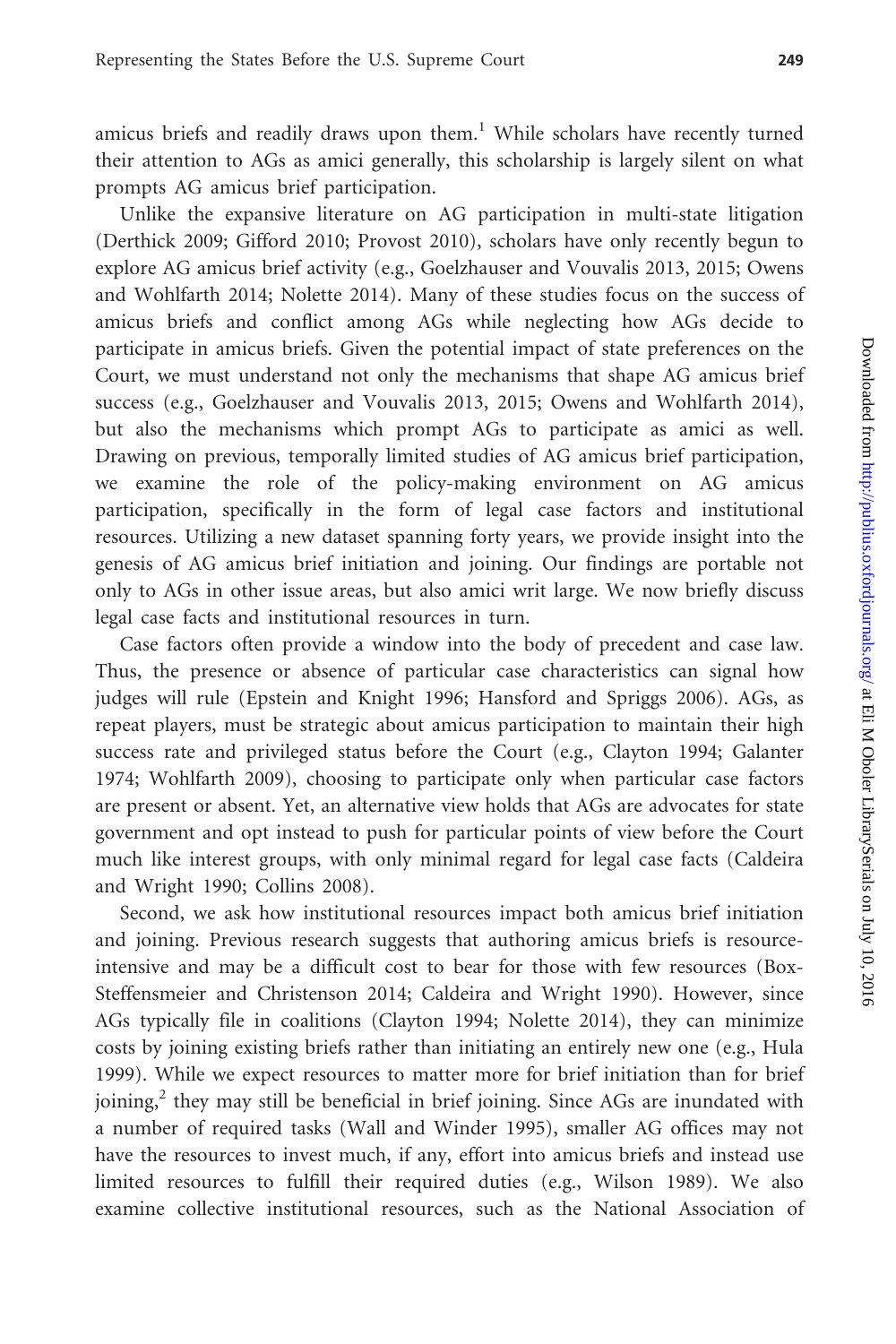Attorneys General (NAAG) Supreme Court Project and the Republican and Democratic Attorneys General Associations (RAGA and DAGA). These organizations are available to all AGs and serve to both educate and inform AGs and can play an important role in reducing costs for both brief initiation and joining [\(Nolette 2014\)](#page-24-0).

To evaluate the impact of these features of the policy-making environment, we analyze Fourth Amendment (search and seizure) cases. Fourth Amendment cases have important implications for law enforcement organizations, the street-level implementers of legal policies. As the chief legal representative of law enforcement organizations in the states, AGs have crucial policy-making and electoral incentives to utilize their role as amicus advocates. Additionally, Fourth Amendment case law easily lends itself to analysis of legal case facts, allowing us to create the most comprehensive account of the policy-making environment. Since we posit differences between initiation and joining briefs, we conduct two analyses, the first of which focuses on brief initiation and the latter on joining.

Our study makes important contributions to the literatures of American state politics and amicus briefs. Even if some studies find amicus briefs do not impact case outcomes (e.g., [Epstein, Segal, and Johnson 1996;](#page-23-0) [Songer and Sheehan 1993;](#page-25-0) [Spriggs and Wahlbeck 1997](#page-25-0)), AGs clearly believe that such participation matters [\(Myers and Ross 2007\)](#page-24-0) and previous work notes AGs generally succeed in persuading the Court via their briefs [\(Goelzhauser and Vouvalis 2015; McAtee and](#page-23-0) [McGuire 2007\).](#page-23-0) To that end, if we wish to understand the behavior of major advocates before the Court, we should look to AGs' decision to participate as amici. This study also helps us understand how the policy-making environment both constrains and facilitates amicus participation of government attorneys before the Supreme Court. Since AGs are situated at the intersection of the state and federal governments, they frequently seek to shape policy in line with their preferences across a variety of elective legal contexts at both state and national levels ([Derthick](#page-23-0) [2009; Gifford 2010;](#page-23-0) [Spill, Licari, and Ray 2001](#page-25-0)), but they must remain attentive to legal and institutional resource factors in order to ensure their long-term success (e.g., [Wohlfarth 2009](#page-25-0)). By exploring the determinants of AG amicus brief participation, scholars can arrive at a more complete understanding of how states etch their preferences into federal case law.

This article proceeds as follows. First, we provide a brief overview of AG amicus activity. Second, we develop our theory of how legal and institutional resource factors predict AG amicus brief initiation and joining. Third, we introduce our data on all orally argued search and seizure cases decided on the merits from 1970 through 2009 and outline our methods. We subsequently present our results and discuss their implications. We close with a summary of our findings and suggest avenues for future work on AG amicus brief behavior.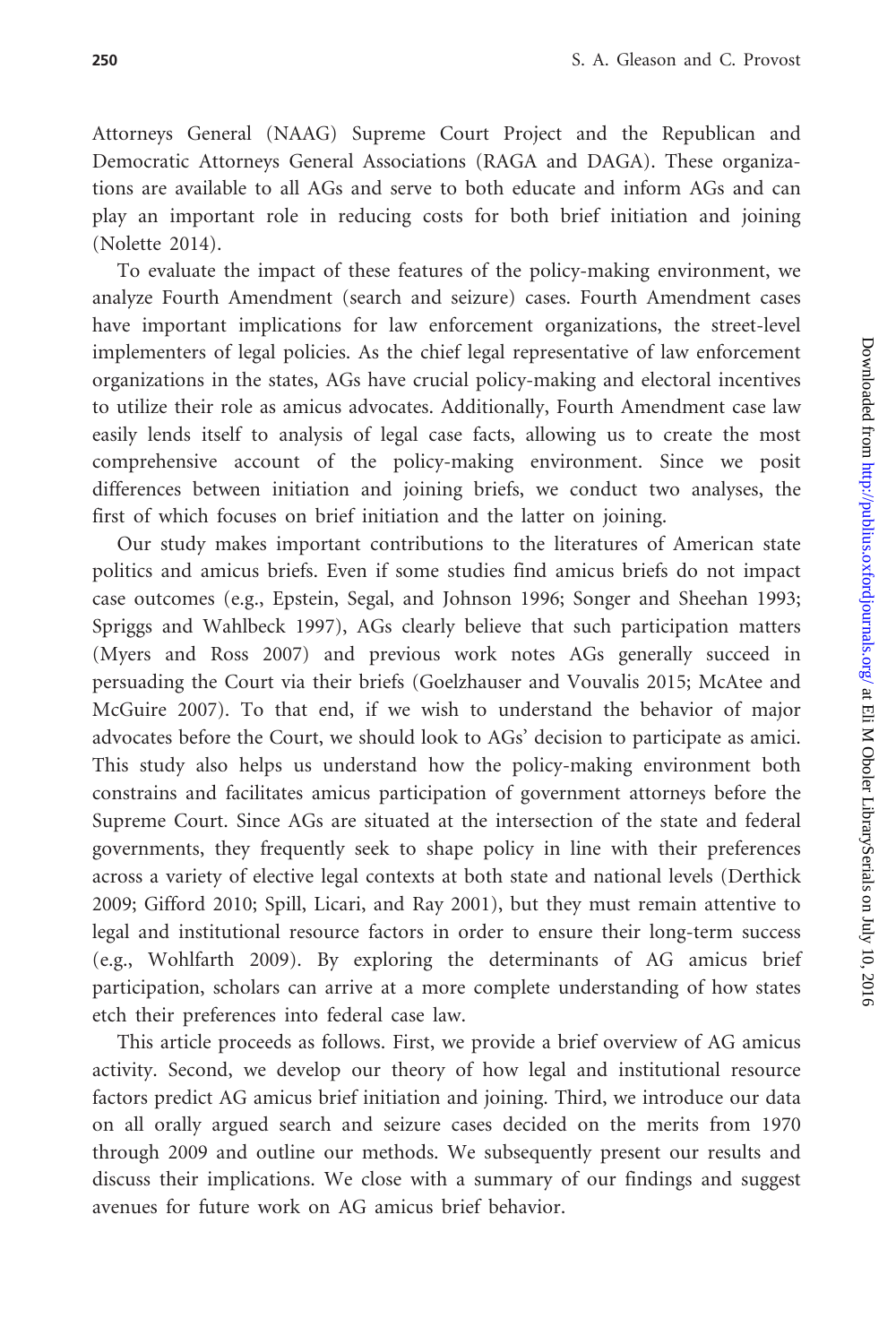# AG Policy Making and Amicus Brief Participation

The AG's office is a unique institution in American politics; situated at the intersection of the state and federal systems, it wields tremendous influence over both federal and state law [\(Myers and Ross 2007; Nolette 2014](#page-24-0), [2015;](#page-24-0) [Waltenburg](#page-25-0) [and Swinford 1999\)](#page-25-0). As elected law enforcement officers in forty-three states, $3$  AGs have twin goals of making policy and securing reelection or moving on to higher office. These goals originate largely from the institutional structure of the office. AGs are prosecutors, but of course no prosecutor can deal with every issue; they must formulate policy priorities. Their priorities are largely left to their own discretion; in all fifty states the features of common law or parens patriae authority give them broad discretion to make policy in the public interest.<sup>4</sup> Importantly, AGs are largely free from interference from other state actors; indeed the forty-three elected AGs are directly accountable to state voters and not to the governor, legislature, or state supreme court.<sup>5</sup> A large body of research finds AGs pursue their policy preferences in tobacco litigation (e.g., Derthick 2001; [Schmeling 2003](#page-25-0); [Spill,](#page-25-0) [Licari, and Ray 2001\)](#page-25-0), other multi-state litigation which rose to prominence in the 1990s (e.g., [Gifford 2010](#page-23-0); [Provost 2010\)](#page-25-0), and amicus curie brief activity before the Supreme Court (e.g., [Myers and Ross 2007;](#page-24-0) [Provost 2011](#page-25-0)). We contend this discretion, though broad, is not unlimited and tempered by two aspects of the policy-making environment: legal case facts and institutional resources.

AGs must pay close attention to the legal facts of a case before deciding to participate as amici. In order for any party to maintain long-term success before the Supreme Court, s/he must demonstrate his/her advocacy is based on legal expertise and well-crafted arguments, not just partisan considerations [\(Galanter](#page-23-0) [1974;](#page-23-0) [Wohlfarth 2009\)](#page-25-0). While partisan considerations certainly shape any amicus brief activity [\(Caldeira and Wright 1990;](#page-22-0) [Collins 2007](#page-23-0)), exclusive attention to such preferences can derail the success of briefs filed by an otherwise prestigious and successful government attorney ([Wohlfarth 2009](#page-25-0)). If AGs participate as amici frequently, yet produce ineffective partisan-charged briefs with little regard to legal case facts, they face significant reputational costs from the Court [\(Drahozal 1999\)](#page-23-0) and risk greater likelihood of losing future cases. Thus, AGs are likely strategic and engage in amicus activity when the legal case facts point towards success with the justices. The likelihood of success is influenced by legal case factors that indicate consistency with prevailing case law.

Because of the norm of stare decisis, legal facts are powerful predictors of how a given case will be adjudicated ([Hansford and Spriggs 2006](#page-23-0)). As such, there is arguably a ''safe'' disposition in any case. The ''safe'' legal disposition of a case can be discovered by looking to case facts and the determinations of lower courts. Segal ([1984, 1986\)](#page-25-0) finds the Court and justices are more likely to uphold searches when the characteristics of the search and the disposition of the lower court meet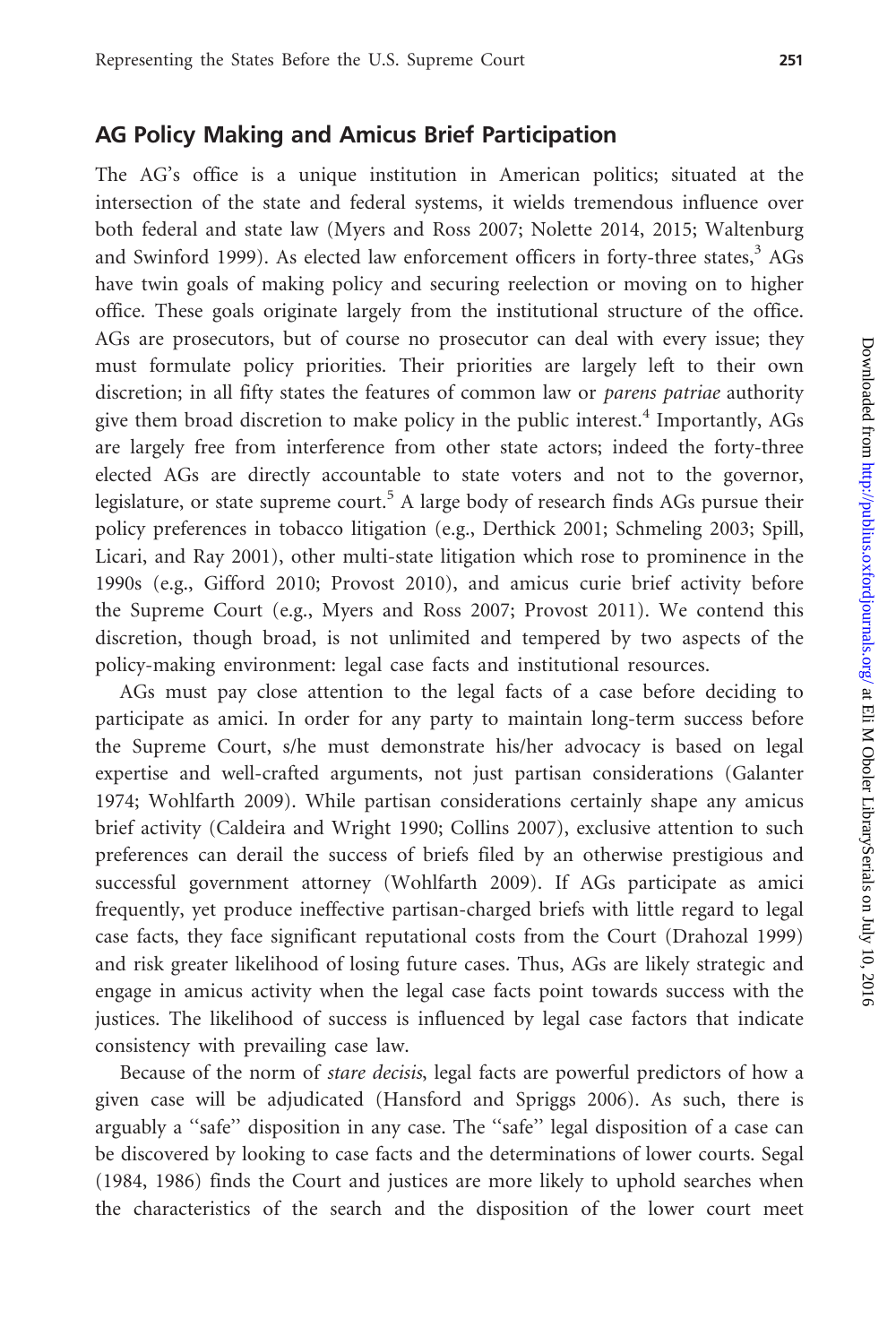previously established legal markers of what constitutes reasonable conduct by the police. Thus, AGs are able to make an educated guess about how the Court will rule in a case and determine whether or not to participate in amicus briefs based on the prevailing legal patterns present in the case.

Hypothesis 1A: State AGs are more likely to initiate and join briefs when legal case characteristics indicate a reasonable search.

Strict adherence to the legal model of amicus behavior we outline above does not account for policy-making preferences and precludes any desire to zealously defend the amici's constituency or his/her own interests. Often, amici not only seek to provide the Court with legally relevant information, but also to frame the case and the relevant legal case facts to suit their interests (e.g., [Collins 2008; Corley,](#page-23-0) [Collins, and Hamner 2013;](#page-23-0) [Spriggs and Wahlbeck 1997](#page-25-0)). Such a finding carries to other government attorneys as well; the federal solicitor general often seeks to shape case law in a way that benefits his/her administration ([Black and Owens 2012;](#page-22-0) [Meinhold and Shull 1998](#page-24-0); [Nicholson and Collins 2008\)](#page-24-0). Along these lines, former AGs note they are keen to bring case law closer to their own policy preferences (e.g., Clinton 2004; [Mondale 2010\)](#page-24-0). Thus, while legal case facts should predict AG amicus brief activity, AGs will sometimes opt instead to pursue their policy preferences.

Court decisions regarding the Fourth Amendment affect police searches in all states; consequently, some AGs will advocate zealously for their law enforcement clients, even in the absence of legal case facts that characterize the search as reasonable. Specifically, Republican AGs participate as amici more frequently in criminal procedure cases because the government's position represents the law enforcement, or conservative, position [\(Provost 2011\)](#page-25-0). We posit Republican AGs are therefore also more likely to participate as amici in Fourth Amendment cases, arguing for an expansion of search and seizure powers on behalf of the police in line with their policy preferences.<sup>6</sup> To this end, they are more likely to discount the effects of legal case factors than are Democrat AGs. Partisanship, then, has a conditioning effect on the relationship between legal case facts and amicus participation.

# Hypothesis 1B: Legal case factors will have a weaker effect on the likelihood of Republican AGs participating as amicus than they will for Democrat AGs.

In addition to legal case facts, the policy-making environment is also shaped by the institutional resources available to AGs at both individual and collective levels. Existing scholarship on AG amicus brief initiation and joining does not find a role for resources, but this work only examines the effect of AG office budgets over a small temporal frame [\(Provost 2011\)](#page-25-0). While fiscal resources are key to any elective legal activity, budgets are hardly the only resource at AGs' disposal. Other resources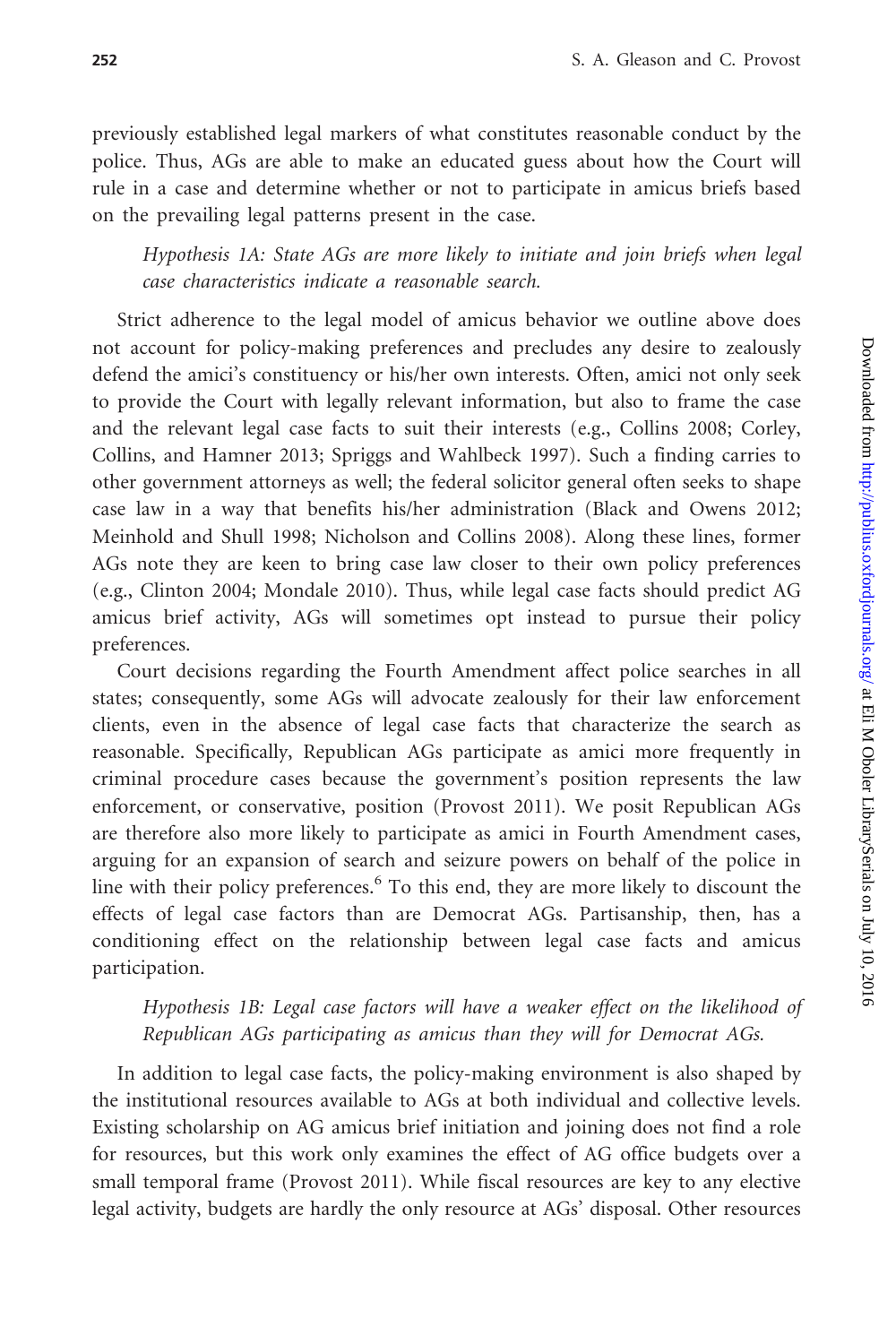include litigation experience, the presence of a state solicitor general, and collective institutional resources, such as the Supreme Court Project, RAGA, and DAGA ([Goelzhauser and Vouvalis, 2013;](#page-23-0) [Nolette 2014](#page-24-0)). Additionally, it is not clear how these resource variables might matter across the different processes of initiating and joining amicus briefs. Initiating an amicus brief requires considerable resources in terms of time and expertise to write the brief [\(Caldeira and Wright 1990](#page-22-0)), whereas joining is potentially as easy as signing one's name to an existing brief [\(Box-](#page-22-0)[Steffensmeier and Christenson 2014](#page-22-0)). Of course, the cost of brief participation may be lowered by collective resources available to all AGs ([Clayton and McGuire 2001–](#page-23-0) [2002;](#page-23-0) [Nolette 2014\)](#page-24-0). We first treat individual office resources, and then follow with collective resources.

Across a variety of contexts, policy makers are more likely to engage in elective activities when they have the resources to do so. [Wilson \(1989\)](#page-25-0) notes that in times of abundance actors expand their operations to make full use of resources. Conversely, in times of scarcity they cut expenses wherever possible to ensure that they can fulfill required duties (e.g., [Wall and Winder 1995](#page-25-0)). Amicus briefs, though inexpensive compared to direct party litigation, represents a considerable investment; the average cost of writing an amicus brief in 2015 dollars is \$60,500 [\(Caldeira and Wright 1990\).](#page-22-0) Since amicus briefs are elective for all fifty AGs, amicus brief initiation should be less likely when resources are limited. Therefore, we expect that AG offices with greater resources, fiscal and otherwise, will initiate briefs more often.

## Hypothesis 2A: AGs are more likely to initiate amicus briefs when they are well endowed with office resources.

A lack of resources does not preclude amicus brief participation. [Box-](#page-22-0)[Steffensmeier and Christenson \(2014\)](#page-22-0) find interest groups with few resources join amicus brief coalitions with their more resource rich colleagues (see also: [Hula](#page-24-0) [1999\)](#page-24-0). In this way, low resource groups are still able to participate as amici, while minimizing their overall expenses. This finding is specific to interest groups and may not generalize to AGs' unique institutional context. As AGs are heads of their respective state departments of justice [\(Thornburg 1990\)](#page-25-0), they may seek to conserve expenditures for other elective tasks wherever they can by joining amicus brief coalitions rather than initiating briefs. However, while coalitions are a means to sidestep costs ([Hula 1999\)](#page-24-0), resources may also enhance an AG's ability to join amicus briefs. Joining an amicus brief costs less than initiating a brief, but is not entirely costless. [Miller \(2009–2010\)](#page-24-0) notes joining requires approximately eight hours of legal research. While eight hours is a relatively low cost, not all offices are equally equipped to bear it. This is particularly true if an office does not regularly conduct research to decide whether or not to join amicus briefs. AGs with greater resources, in terms of experience, budgets, and specialized staff are better able to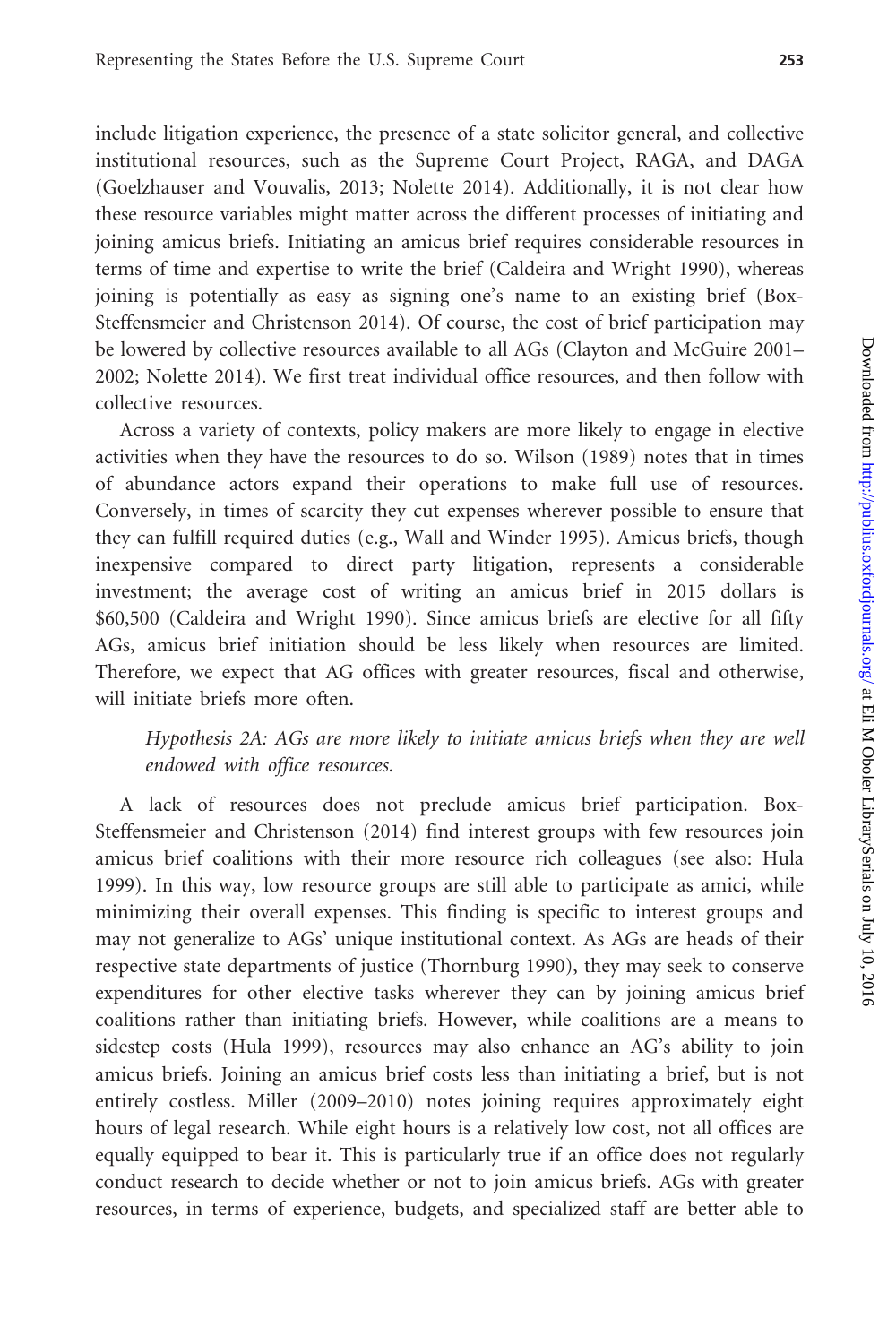dedicate resources and efficiently decide whether to join a brief (see also: [Layton](#page-24-0) [2001\)](#page-24-0). Conversely, AGs with limited resources may readily pass on amicus activity because it requires too much institutional attention for which the office is not prepared (e.g., [Thornburg 1990](#page-25-0); [Wall and Winder 1995\)](#page-25-0). From this point of view, office resources may help AGs to join more briefs as well as initiate them.

Hypothesis 2B: AGs are likely to join amicus briefs when they are well endowed with office resources.

While we hold individual office resources, such as specialized staff, budget, and experience, are key markers of capability for amicus brief activity, resources also exist at the collective level. Over the past thirty-five years AGs have established informal coordinating institutions to, in part, facilitate amicus brief participation [\(Clayton and McGuire 2001–2002\)](#page-23-0). Thus, after the establishment of these organizations AG amicus brief initiation and joining should be more likely because of the increased emphasis on elective legal activity brought on by collective resources. Joining also becomes more likely since collective institutions promote a more coalition-based approach to amicus activity and facilitate information sharing among the AGs by lowering monitoring and communication costs ([Baker and](#page-22-0) [Asperger 1981–1982;](#page-22-0) [Clayton and McGuire 2001–2002\)](#page-23-0).

There are two classes of informal coordinating institutions, the non-partisan Supreme Court Project and the more partisan RAGA and DAGA. The Supreme Court Project was founded in 1982 partially in response to Justice Powell's remarks that, ''some of the weakest briefs and arguments [come] from AGs'' ([Morris 1987,](#page-24-0) 300). The purpose of the Project is to improve the quality of state representation before the Supreme Court, by helping AGs to craft effective briefs, prepare for oral argument before the Court, and share information with fellow AGs about ongoing cases ([Baker and Asperger 1981–1982;](#page-22-0) [Clayton and McGuire 2001–2002\)](#page-23-0). The Project has been effective, as the average size of AG amicus coalitions has increased remarkably from the 1970s through the early 1990s [\(Clayton 1994](#page-22-0)) and the overall legal reputation of AGs has likewise improved [\(McAtee and McGuire 2007\).](#page-23-0) With increased aid and a higher chance of success, AG amicus brief initiation and joining should be more successful, and thus more attractive to AGs (e.[g., Waltenburg and](#page-25-0) [Swinford 1999\).](#page-25-0)

# Hypothesis 3A: State AGs are more likely to both initiate and join briefs after the creation of the NAAG Supreme Court Project.

The Supreme Court Project is decidedly non-partisan. In the late 1990s then Alabama AG William Pryor formed RAGA, modeled after the Supreme Court Project's parent organization, to combat what he and other Republican AGs saw as excessive attacks on business by overly zealous Democrat AGs in the recent tobacco multi-state litigation campaign ([Nolette 2014;](#page-24-0) [Pryor 2001\)](#page-25-0). RAGA thus pursues a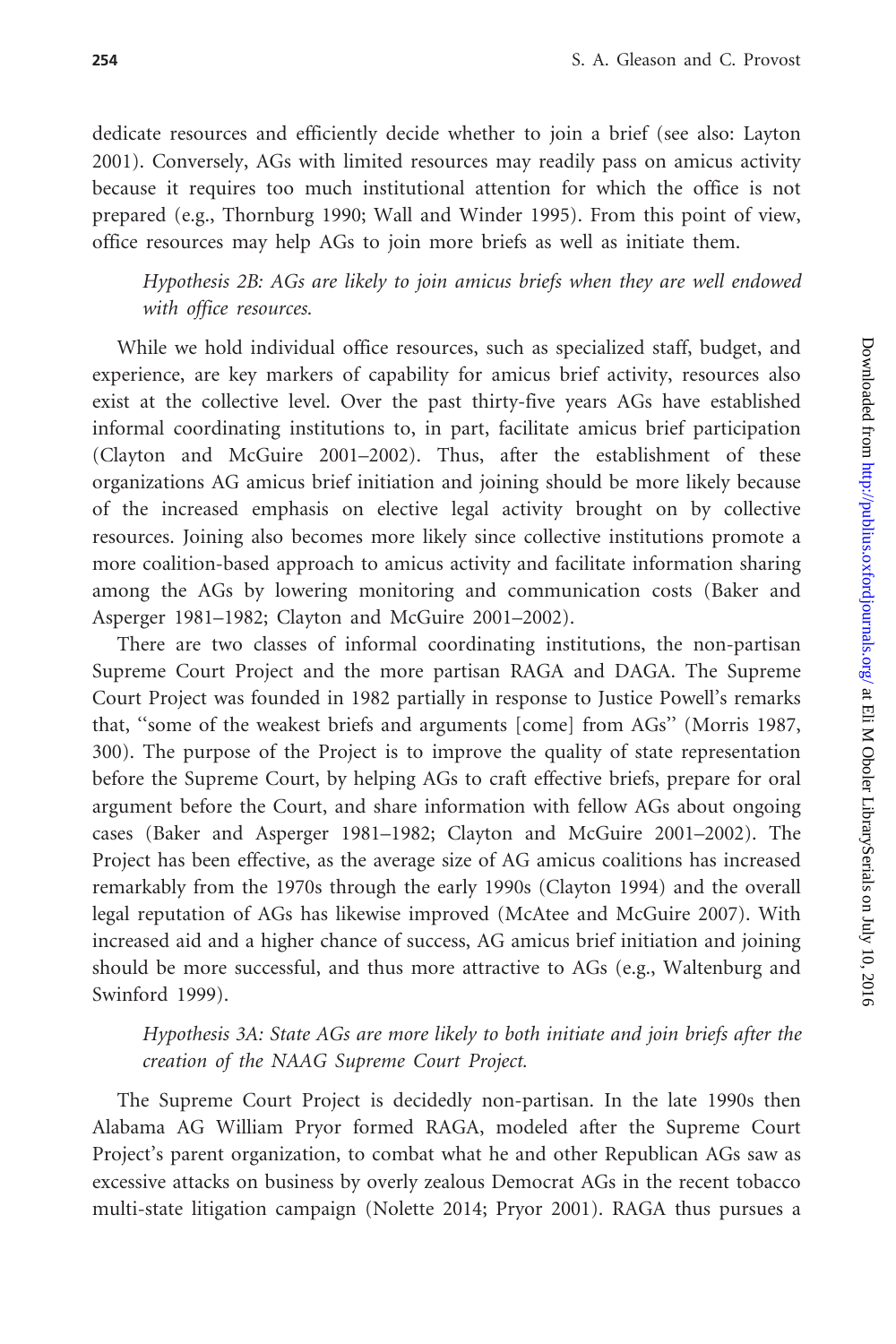policy of restrained government via their legal activities, including amicus briefs. In the wake of RAGA's founding, Democrats created their own partisan organization, DAGA to serve as a counter-weight to RAGA and ensure that a liberal position is also represented in coordinated AG activity.

[Nolette \(2014\)](#page-24-0) finds partisan AG organizations increase the amount of amicus brief conflict in the form of rival AG coalitions advocating for opposing parties. However, even partisan policy coordination requires the efficient distribution of information. Thus, both RAGA and DAGA serve as information conduits of partisan-specific information for AGs. Thus, like the Supreme Court Project, both RAGA and DAGA should lower the transaction costs of amicus brief participation through their information distribution and increase the overall number of AGs participating as amici.

Hypothesis 3B: Republican AGs are more likely to both initiate and join briefs after the creation of RAGA, while Democratic AGs are more likely to both initiate and join briefs after the creation of DAGA.

In summary, we argue AG amicus brief participation is both constrained and facilitated by the policy-making environment which consists of legal case facts and institutional resources. From a legal perspective, AGs must balance the legal expectations of the Court with their own political preferences of what the law should be. From an institutional resource perspective, we contend that greater individual office resources increase AG amicus brief initiation. This effect may also be present at the joining stage. By the same token, we expect to find that collective institutional resources also increase the probability of AG amicus brief participation. These factors also help to illuminate how the policy-making environment impacts AGs' decision to participate as amici.

# Research Design and Methods

To analyze the role of the policy-making environment on AG amicus brief participation, we assemble a dataset of all orally argued search and seizure cases decided on the merits from 1970 through 2009 [\(Spaeth et al. 2011\)](#page-25-0). We focus on Fourth Amendment cases for several key reasons. First, criminal procedure is an important legal policy area in which state AGs play a central role. As mentioned briefly above, many state AG offices have their own criminal investigative units, many can initiate criminal prosecutions, and most AGs handle post-conviction criminal appeals [\(Myers and Ross 2007\).](#page-24-0) Within the broader issue of criminal procedure, the Fourth Amendment is a subject of tremendous importance as it governs the legal procedures by which law enforcement organizations may investigate crime and enforce the law. Fourth Amendment issues before the Supreme Court accordingly matter a great deal to state AGs. Additionally, while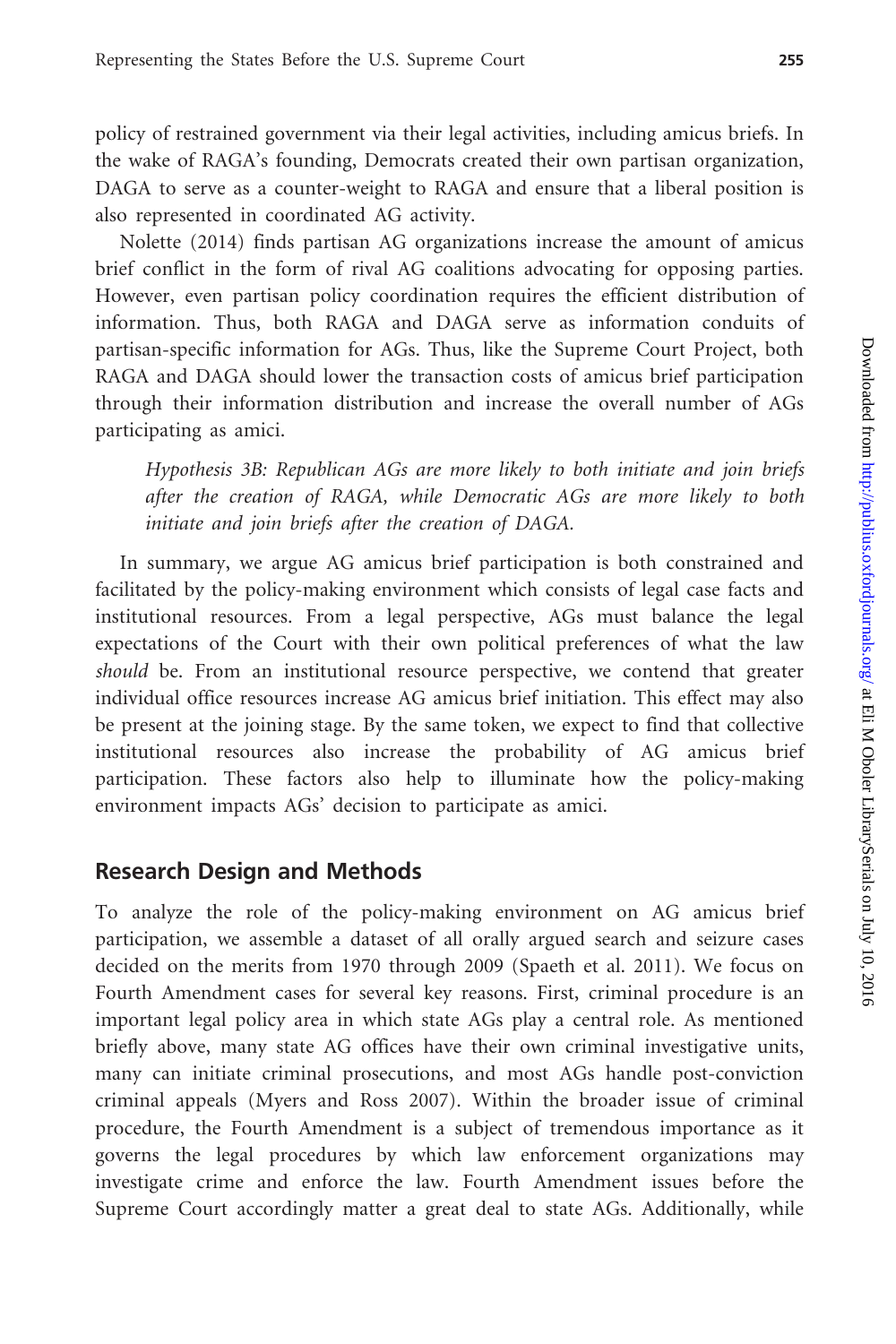policy preferences matter for amicus participation in criminal procedure cases [\(Provost 2011\)](#page-25-0), these cases are less likely to be as politically polarizing as cases in other areas, such as abortion, the death penalty, or environmental regulation. Thus, we expect Fourth Amendment cases to be an ideal testing ground for the idea that the policy-making environment affects AG amicus participation.

From a methodological point of view, analysis of any issue area would enable us to look at institutional resource factors, but search and seizure cases are ideally situated for evaluating the role of legal case facts since Segal [\(1984, 1986](#page-25-0)) identifies a number of readily codable case-level indicators of search reasonableness. Reasonable searches are more likely to be upheld, and this fact enables us to test the effects of legal case factors on AG amicus behavior. If AGs are strategic and care about winning, they will let the case facts indicate when searches are reasonable and act accordingly. If AGs (particularly Republican AGs) care more about policy preferences and pushing the envelope, then legal case facts will have less of an impact.

We locate all 181 search and seizure cases from this period on Lexis and note which AGs, if any, participate as amici. We replicate each case observation a maximum of fifty times, which creates a dataset with 8,729 observations across 181 cases. Forty-six of these cases have at least one AG amicus brief. Thus, we have one observation for each AG for each case.<sup>7</sup> Since it is impossible to join a brief if one does not already exist, we create a second dataset which only includes the forty-six cases in which at least one AG initiated an amicus brief to assess what prompts AGs to join briefs. This companion dataset includes 2,206 observations.<sup>8</sup> Importantly, and keeping with our distinction between initiation and joining, we note each AG's role in each brief in which s/he participated. Given the nature of our hypotheses, we construct two dichotomous dependent variables. Our first dependent variable indicates whether an AG initiated a brief in a given case, while the second dependent variable—also dichotomous—notes whether an AG joins a brief initiated by one of his/her colleagues.<sup>9</sup>

Our independent variables follow our previous delineation between legal case facts and institutional resources. Legal case facts are noted with a series of dichotomous variables developed by Segal ([1984, 1986](#page-25-0)). These variables are designed to gauge the reasonableness of the search in each case. We employ four such variables, two of which should increase the likelihood of AGs participation and two which should reduce the likelihood. We expect AGs will be more likely to participate as amici if the police have a warrant or if the search falls under the general rubric of exceptions, $10$  as these two factors indicate a search which is likely to be upheld and boost AGs' collective legal standing with the Court.

However, AGs should be less likely to participate as amici if the search is accompanied by an arrest deemed unlawful by the lower court. Additionally, AGs should be less likely to participate as amici if the police conduct a full search as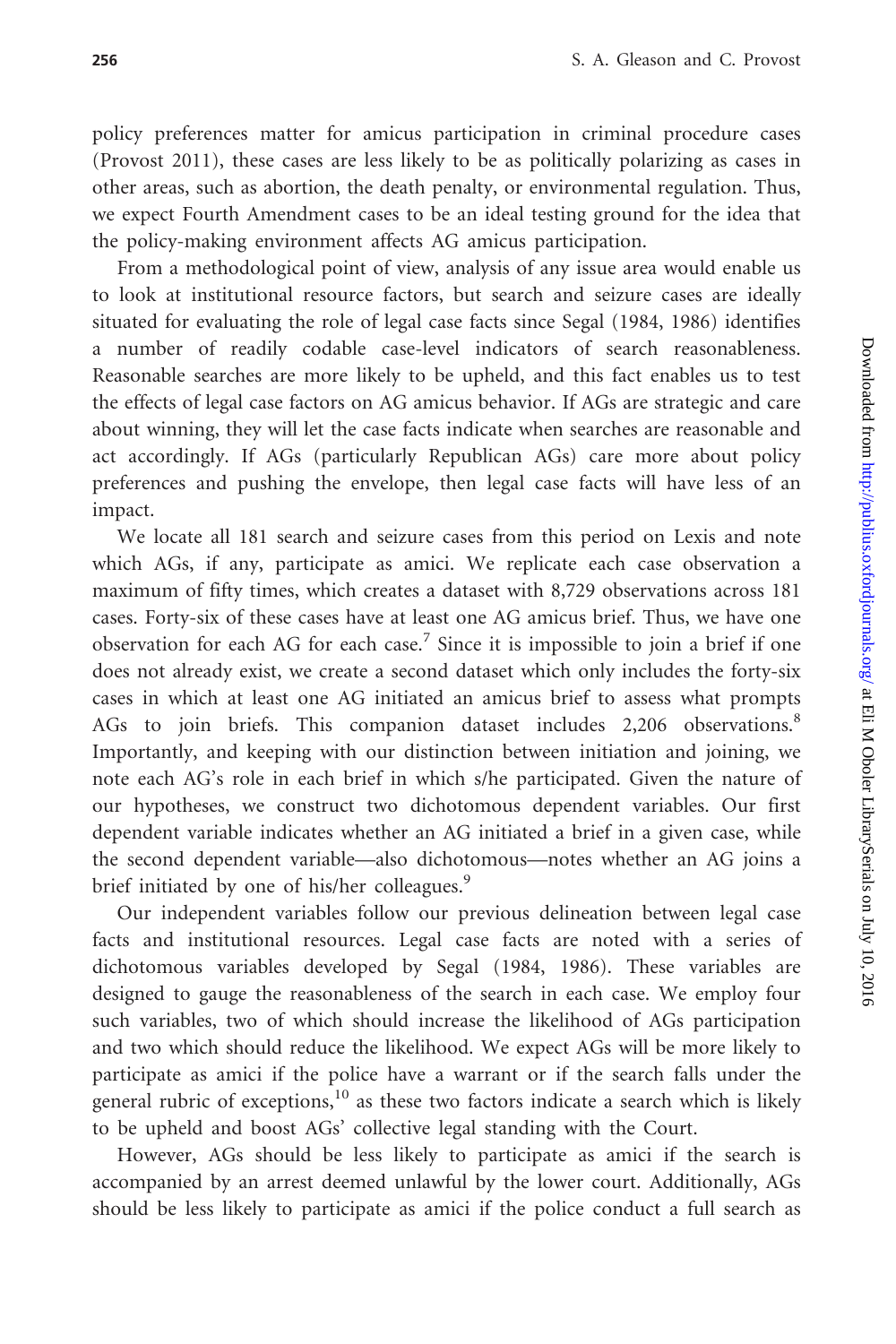opposed to a more limited search, such as a pat-down or a stop-and-frisk, as these are two are instances where the Court is not likely to side with the state; and thus a brief in support of the state party would likely be a waste of resources (e.g., Waltenburg and Swinford 1999). Should the above outlined variables prove significant in the expected direction, it will provide support for Hypothesis 1A. We test the conditioning effect of partisanship on legal case facts (Hypothesis 1B) by interacting a dichotomous variable noting whether an AG is a Republican with the legal case fact variables.

For these four legal case variables, data for most of the cases were furnished to us by Segal, but for 1999–2009—the time period during which we had no data—we used Segal's [\(1984, 1986\)](#page-25-0) coding rules to update the data. Each author individually examined each case in U.S. Reports to detect the presence of the above mentioned legal case facts. For the few cases in which we disagreed over coding, we reviewed the case again and made a mutual decision, in light of the coding rules.<sup>11</sup>

Our second set of independent variables represents AGs' institutional resources, both in individual offices (Hypotheses 2A/B) and collectively (Hypotheses 3A/B). First, we employ several variables to measure individual office resources. AG budget is measured by each state's annual logged per capita budget in 2000 dollars ([Klarner 2013\)](#page-24-0). We note the presence of state solicitor general with the dichotomous measure developed by Miller  $(2009–2010).<sup>12</sup>$  AG experience is noted with a count variable of the number of times each AGs office either initiated or joined an amicus brief in a Fourth Amendment case before the Supreme Court in the preceding three years for the initiation model;<sup>13</sup> for the joining model we restrict this measure to just briefs joined in the preceding three years. Finally, we measure the impact of collective resources (Hypotheses 3A/B) through a series of dichotomous variables. The Supreme Court Project is indicated as present after 1982, the year of its creation. Similarly, RAGA and DAGA only appear as present for AGs of their parties, after 1999 for RAGA and after 2002 for DAGA.

We also control for a number of variables previous literature suggests shape AG amicus brief participation. Since the state almost always represents the conservative side in criminal procedure cases, a dichotomous variable notes whether a given AG is Republican [\(Provost 2011](#page-25-0)). Second, elected AGs are more likely to engage in elective activity ranging from amicus briefs to multi-state litigation ([Derthick 2009](#page-23-0); [Provost 2010, 2011](#page-25-0)); thus a dichotomous variable notes whether a given AG is elected. Third, legal actors ranging from the justices [\(Baird 2004\)](#page-22-0) to the federal solicitor general ([Meinhold and Shull 1998](#page-24-0); [Nicholson and Collins 2008\)](#page-24-0) alter their behavior in politically salient cases. Since previous research establishes AGs seek out publicity in politically salient multi-state litigation campaigns ([Derthick 2009](#page-23-0); [Provost 2010\)](#page-25-0), we employ Epstein and Segal's ([2000\)](#page-23-0) political salience measure which indicates whether a case's result was reported on the front page of the New York Times the day after the decision was announced.<sup>14</sup> Fourth, AGs are strategic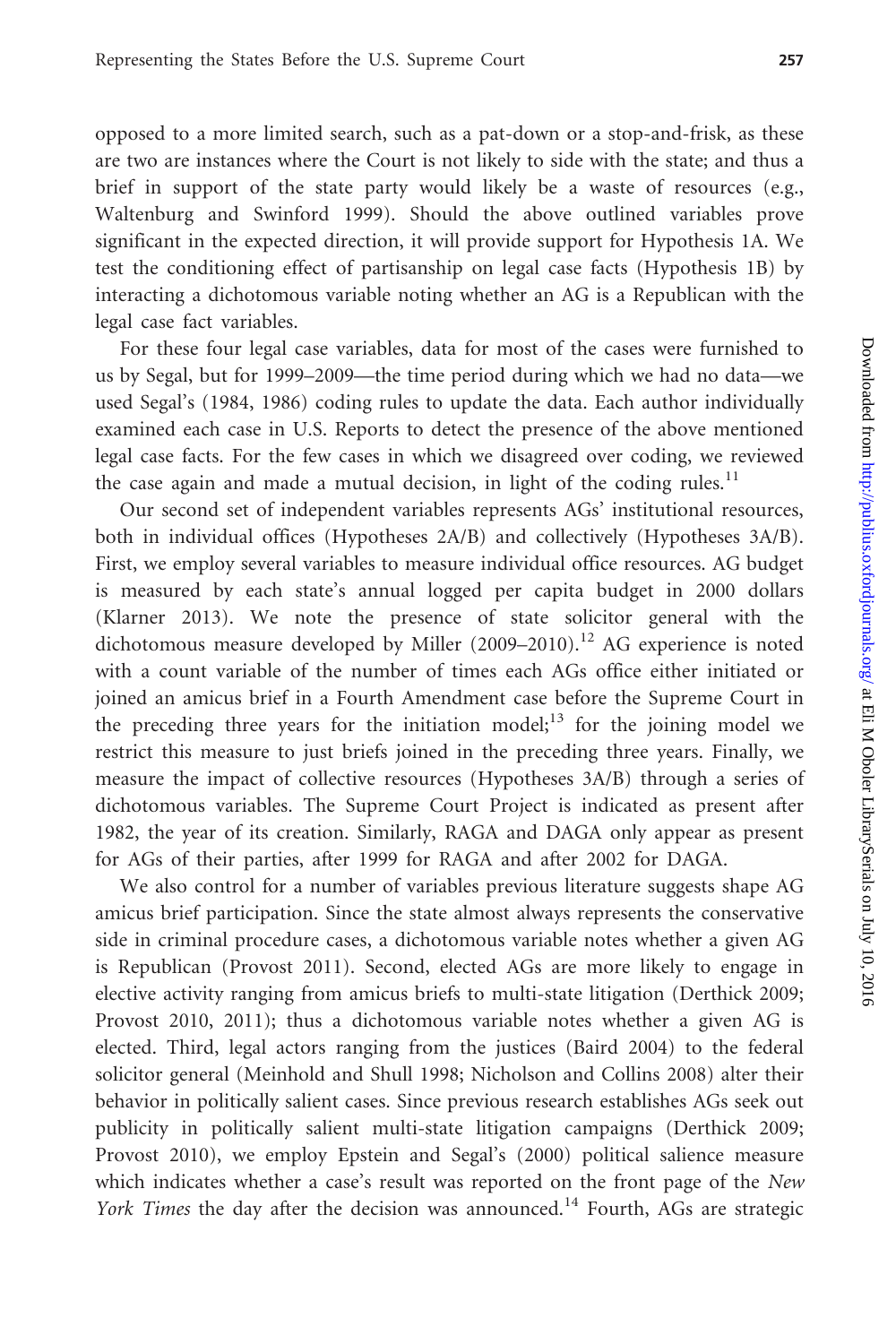and a conservative Court is likely to uphold a greater proportion of searches. Thus, we expect AGs to participate as amici more when the Court is more conservative. Thus, we include a control variable for the Court's ideology [\(Bailey 2013](#page-22-0)).

We control for two legal factors. AGs, like all amici, are more likely to participate when their interests are directly at stake and they have the greatest potential to shape the Court's decision; when a state is a direct party in a given case state interests are at stake. Because the Court is more likely to choose cases for review which it wishes to reverse [\(Palmer 1982](#page-24-0); [Provine 1980;](#page-24-0) [Segal and Reedy](#page-25-0) [1988; Segal and Spaeth 2002\)](#page-25-0), states are more likely to succeed when they are petitioning parties. We accordingly employ a dichotomous measure to indicate when a state party is the petitioner [\(Spaeth et al. 2011](#page-25-0)). Finally, when lower courts issue conflicting decisions, the Supreme Court is more likely to grant review and AGs have an opportunity to express their legal opinion in unresolved constitutional matters. Thus, we note lower court conflict as present if the Court notes conflict when granting certiorari ([Spaeth et al. 2011](#page-25-0)).

Our hypotheses require us to examine the behavior of all fifty state AGs in dozens of Fourth Amendment cases over forty years. Thus, pooling states and cases in the unit of analysis requires the use of a panel model. In general, there are two predominant classes of panel models which we might draw upon: mixed effects and marginal effects models. Mixed effects models, including the familiar random and fixed effects, make inferences to individual observations or sets of observations. By contrast, marginal effects models make inferences to a population [\(Agresti 2013;](#page-22-0) [Fitzmaurice, Laird, and Ware 2011](#page-23-0)). We are interested in drawing inferences about AGs, their offices, and case-level factors. For instance, we are concerned with explaining the behavior of the average AG and the impact of legal case facts and institutional resources across a number of cases, rather than explaining a specific AG or case. Coupled with the generally more forgiving distributional assumptions of marginal effects (otherwise known as population-averaged) models, we adopt this modeling choice. If anything, these models are more conservative and biased toward zero and therefore afford us greater confidence in the results [\(Neuhaus and](#page-24-0) [Kalbfleisch 1998](#page-24-0)). Thus, if we obtain significant results it will demonstrate the overall power of the model, even under a modeling strategy which makes statistical significance more difficult to obtain. Additionally, AG amicus brief initiation and joining in criminal procedure cases in the 1990s adopt marginal effects models [\(Provost 2011](#page-25-0)); we employ population averaged models.

## **Results**

We present our results across two tables, corresponding to AG amicus brief initiation and joining. Within each table we present two models, one without the interaction terms and one with interaction terms to provide maximum leverage in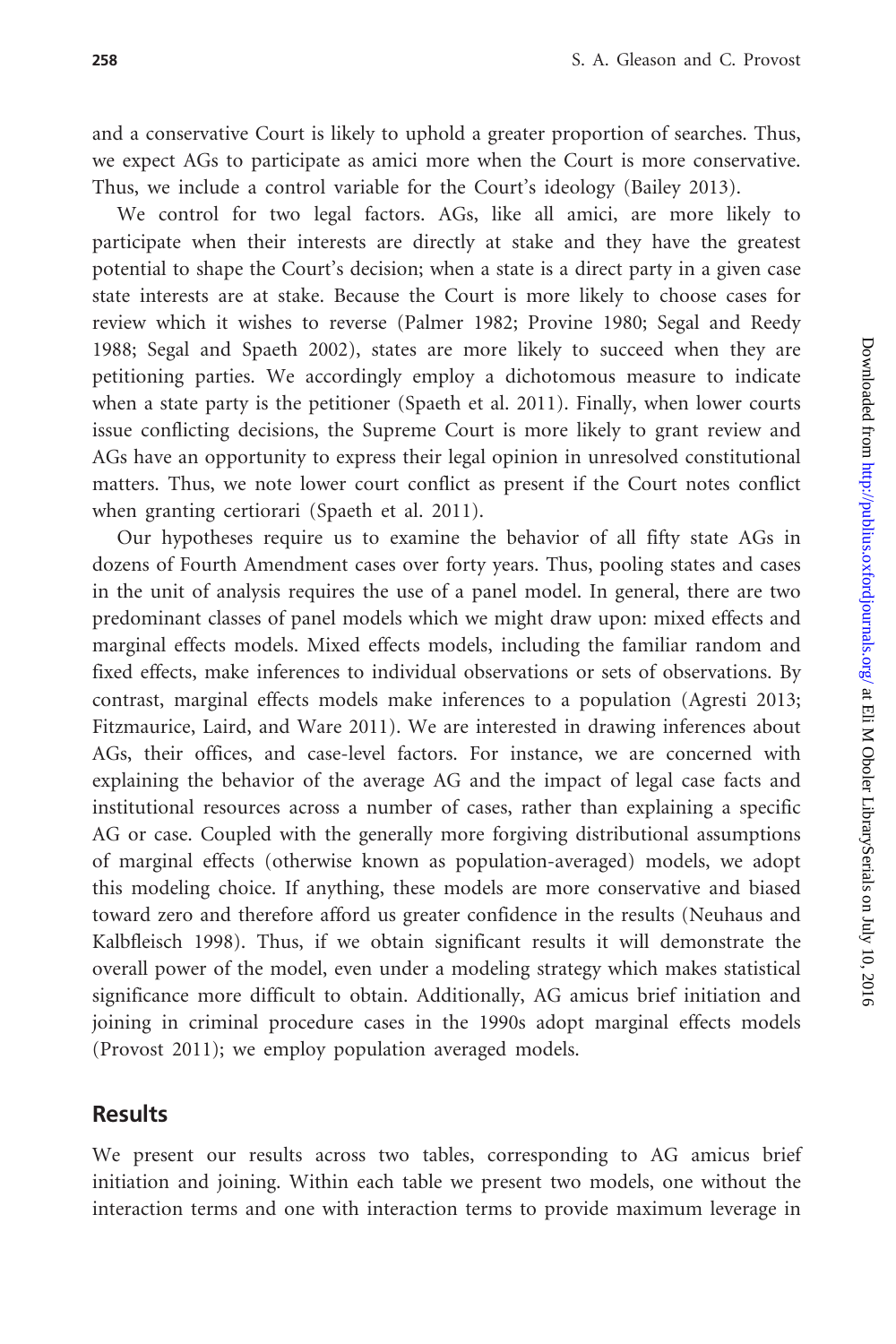discussing Hypothesis 1B.<sup>15</sup> Despite some consistency across the initiation and joining models, they are distinct processes. Legal case facts do not account for the decision to initiate a brief, though they are a significant predictor of joining for members of both political parties. While institutional resources predict both initiation and joining, different resources are at play at each stage. This is particularly true of collective resources, which only predict joining; this provides support for our expectation that resources are not merely a predictor of initiation. We now turn to a more in-depth discussion of the results.

The initiation models are presented in [table 1](#page-12-0), [figure 1](#page-13-0) displays coefficients and confidence intervals graphically. The baseline predicted probability of initiation is  $0.007$  (sd:  $0.001$ ),<sup>16</sup> indicating the typical AG does not initiate amicus briefs often; indeed across the 181 cases included in our study only sixty-six briefs are initiated in forty-six distinct cases. Looking to the motive for initiating briefs, we find legal case facts rarely prompt initiation. In the first model, without interaction terms, none of the legal case facts reach statistical significance. In the second model, where interactions are present, the legal case facts represent the propensity of Democrats initiating briefs. We find the predicted probability of Democrats initiating a brief decreases by 0.006 (sd: 0.002) when exceptions are present. While the interaction between exceptions and partisanship appears to be significant, one cannot discern from statistical tables alone whether an interaction term is significant nor should the significance of the constituent terms be factored into the evaluation of the interaction term. We must add the constitutive coefficients and manually calculate the standard errors in order to determine significance ([Brambor, Clark, and Golder](#page-22-0) [2006\)](#page-22-0). After doing so, all of the interaction terms fail to achieve statistical significance. Based on these results, we must reject Hypotheses 1A and 1B for the initiation models.

Consistent with Hypothesis 2A, we find that greater resources increase the likelihood of initiation. The size of AGs' budgets and the amount of previous experience partly drives the decision to initiate a brief. Moving from the mean value of logged budget to two standard deviations above the mean increases the predicted probability of brief initiation by 0.035 (se: 0.013). As we note above, fiscal resources are not the only institutional resource at AGs' disposal, although the effects of other institutional resources are notably smaller. Moving from the mean value of experience to two standard deviations above the mean, the predicted probability of brief initiation increases by 0.005 (se: 0.002). Additionally, three of our control variables achieve statistical significance. Moving from an appointed to elected AG increases the predicted probability of brief initiation by 0.007 (se: 0.001). When a state party is the petitioner, the predicted probability of another state initiating an amicus brief increases by 0.010 (se: 0.004) relative to cases where a state party is not the petitioner. Finally, when the Court notes conflict in a case,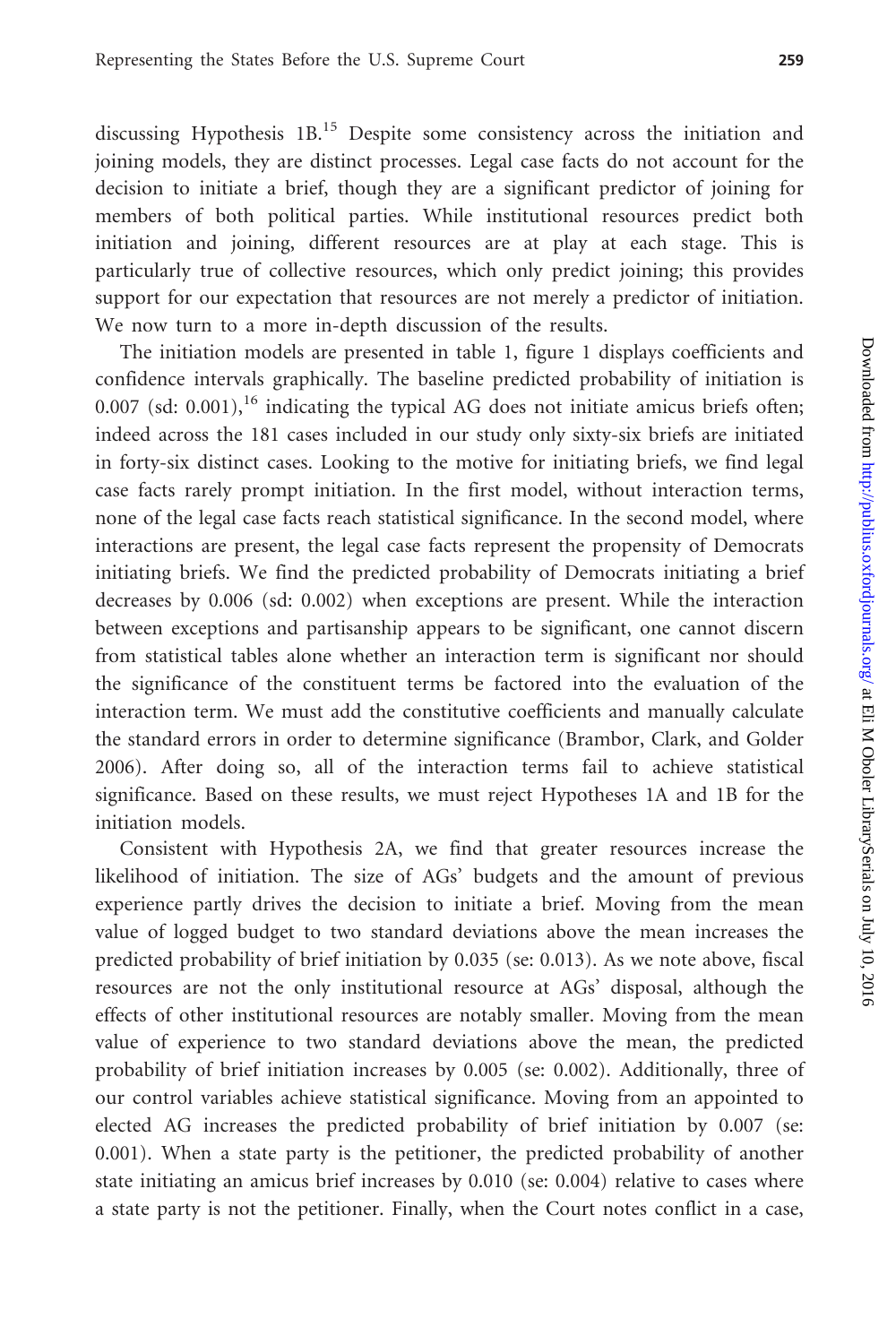| Variable                     | Model 1            | Model 2            |
|------------------------------|--------------------|--------------------|
| Warrant                      | 0.348              | 0.237              |
|                              | (0.348)            | (0.554)            |
| Search exceptions            | $-0.433$           | $-1.045**$         |
|                              | (0.418)            | (0.364)            |
| Search after unlawful arrest | 0.012              | 0.098              |
|                              | (0.248)            | (0.349)            |
| Full search                  | 0.295              | 0.225              |
|                              | (0.425)            | (0.671)            |
| Office budget                | $1.065**$          | $1.062**$          |
|                              | (0.180)            | (0.186)            |
| State solicitor general      | $-0.205$           | $-0.192$           |
|                              | (0.475)            | (0.475)            |
| Previous experience          | $0.251*$           | $0.253**$          |
|                              | (0.101)            | (0.100)            |
| Supreme Court project        | $-0.676$           | $-0.646$           |
|                              | (0.417)            | (0.420)            |
| Partisan organization        | 0.138              | 0.103              |
|                              | (0.544)            | (0.567)            |
| Supreme Court median         | $-0.782$           | $-0.837$           |
|                              | (1.045)            | (1.004)            |
| Republican AG                | 0.449              | 0.051              |
|                              | (0.362)            | (0.931)            |
| Elected AG                   | $1.810**$          | $1.818**$          |
|                              | (0.579)            | (0.574)            |
| Political salience           | 0.368              | 0.381              |
|                              | (0.358)            | (0.365)            |
| State petitioner             | $1.181**$          | $1.177**$          |
|                              | (0.371)            | (0.362)            |
| Conflict                     | $-0.621^{\dagger}$ | $-0.617^{\dagger}$ |
|                              | (0.371)            | (0.372)            |
| Republican X warrant         |                    | 0.201              |
|                              |                    | (0.651)            |
| Republican X exceptions      |                    | $1.092**$          |
|                              |                    | (0.366)            |
| Republican X unlawful arrest |                    | $-0.141$           |
|                              |                    | (0.726)            |
| Republican X full search     |                    | 0.147              |
|                              |                    | (1.009)            |
| Intercept<br>N               | $-24.654**$        | $-24.446**$        |
|                              | (3.004)            | (3.132)            |
|                              | 8964               | 8964               |
| $x_{(15)}^2$                 | 314.45             | 856.04             |
|                              |                    |                    |

<span id="page-12-0"></span>Table 1 AG amicus curiae brief initiation

Significance levels:  $\dagger$ 10% \*5% \*\*1%.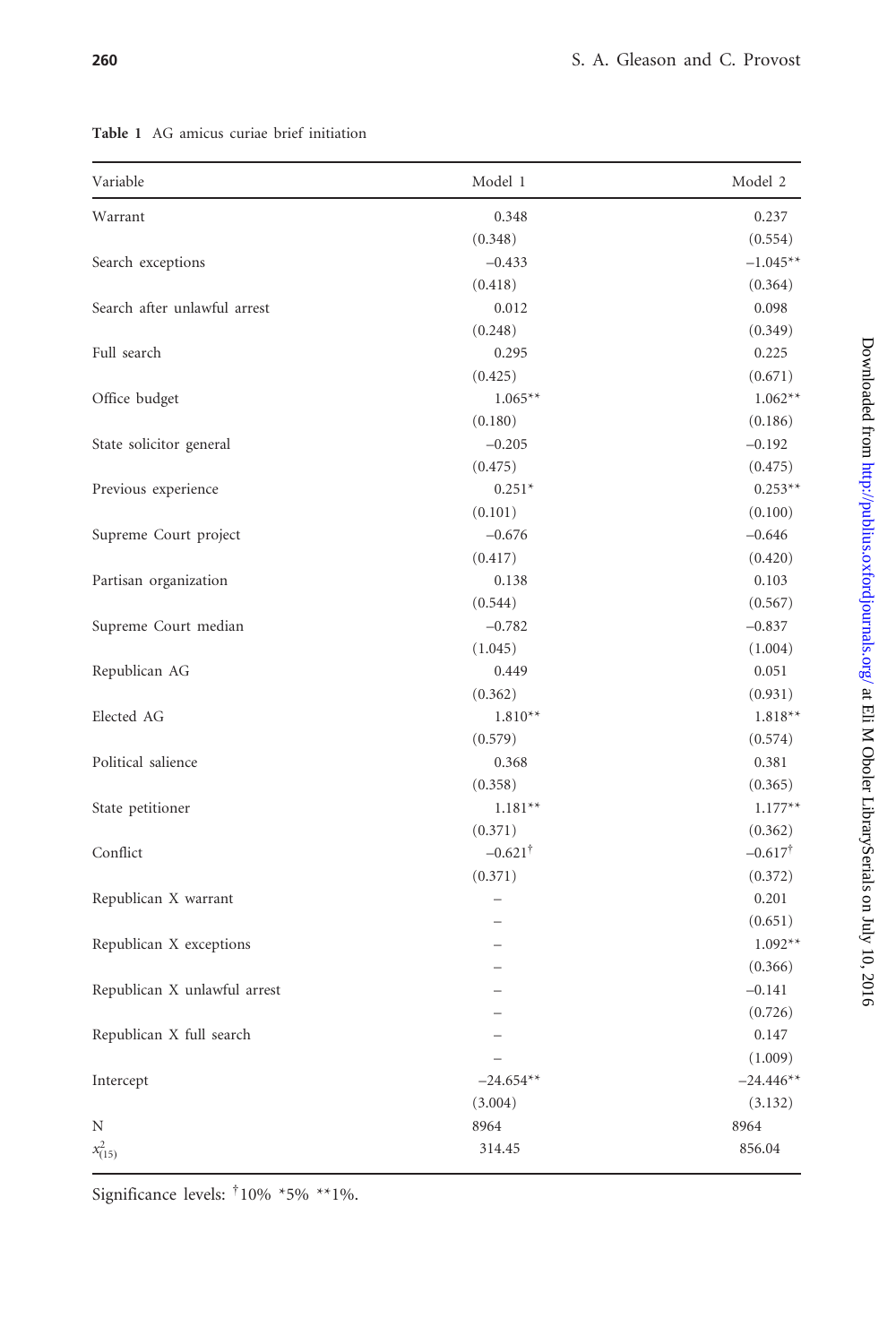<span id="page-13-0"></span>

Figure 1 AG amicus curiae brief initiation.

the predicted probability of an AG initiating an amicus brief decreases by 0.006 (se: 0.002).

We now turn to the joining models in [table 2](#page-14-0), [figure 2](#page-15-0) displays the coefficients and confidence intervals graphically. Like the initiation models, we present two models: one without interaction terms and one with interactions. The results indicate there is a degree of continuity between the initiation and joining models, though we find greater support for legal case facts in in the joining model and a role for collective resources. The baseline predicted probability of joining briefs is 0.338 (se: 0.010), which shows that AGs join briefs initiated by their colleagues with regularity. We elaborate on these findings below.

In the first column of [table 2](#page-14-0) we examine the impact of legal factors for all state AGs, without interaction terms. The results indicate that each of the legal factors is significant and signed in the predicted direction, which provides support for Hypothesis 1A. As searches become more (less) reasonable as defined by their legal characteristics, all AGs are more (less) likely to join amicus briefs in these cases. When a valid warrant is present in the case, the predicted probability of an AG joining a brief increases by 0.10 (se: 0.026) and when search exceptions are present, the probability increases by 0.109 (se: 0.018). Conversely, if the lower court found the arrest during a search to be unlawful, the probability of joining decreases by 0.069 (se: 0.027) and if a full search was conducted, the probability of joining drops by 0.115 (se: 0.022). Thus, the results in [table 2,](#page-14-0) Model 1, are supportive of the idea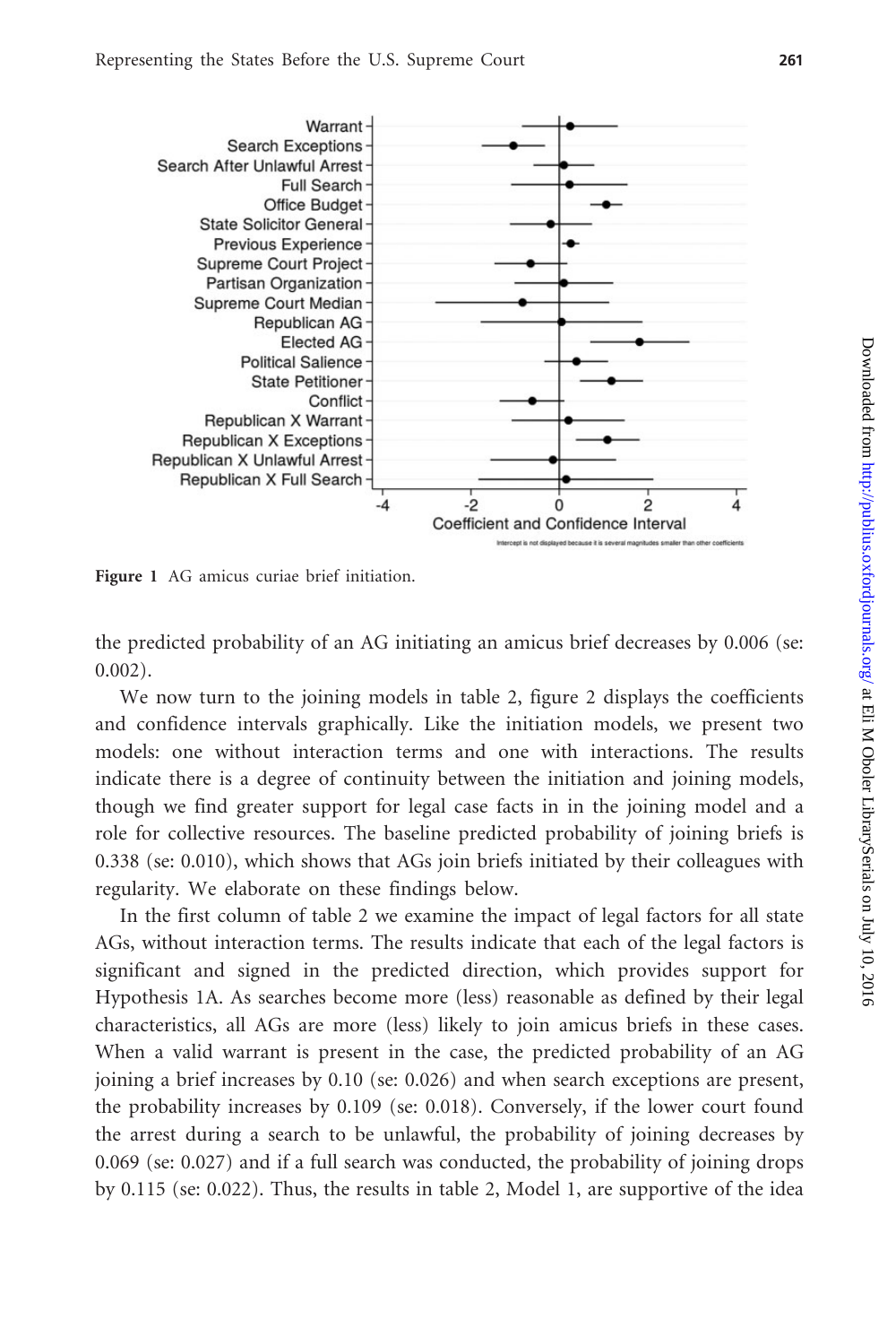| Variable                     | Model 1                  | Model 2    |
|------------------------------|--------------------------|------------|
| Warrant                      | $0.535**$                | $0.580**$  |
|                              | (0.137)                  | (0.174)    |
| Search exceptions            | $0.579**$                | $0.663**$  |
|                              | (0.095)                  | (0.178)    |
| Search after unlawful arrest | $-0.393**$               | $-0.504**$ |
|                              | (0.159)                  | (0.181)    |
| Full search                  | $-0.602**$               | $-0.663**$ |
|                              | (0.114)                  | (0.178)    |
| Office budget                | $-0.097*$                | $-0.097*$  |
|                              | (0.048)                  | (0.049)    |
| State solicitor general      | $0.359*$                 | $0.363*$   |
|                              | (0.152)                  | (0.150)    |
| Previous experience          | $0.173**$                | $0.175**$  |
|                              | (0.047)                  | (0.047)    |
| Supreme Court project        | $0.530*$                 | $0.521*$   |
|                              | (0.238)                  | (0.240)    |
| Partisan organization        | $0.438*$                 | $0.437*$   |
|                              | (0.218)                  | (0.226)    |
| Supreme Court median         | $2.676**$                | $2.674**$  |
|                              | (0.585)                  | (0.592)    |
| Republican AG                | $0.396**$                | 0.266      |
|                              | (0.133)                  | (0.230)    |
| Elected AG                   | 0.171                    | 0.176      |
|                              | (0.171)                  | (0.168)    |
| Political salience           | $-0.780**$               | $-0.781**$ |
|                              | (0.148)                  | (0.147)    |
| State petitioner             | 0.045                    | 0.050      |
|                              | (0.127)                  | (0.129)    |
| Conflict                     | 0.194                    | 0.199      |
|                              | (0.155)                  | (0.156)    |
| Republican X warrant         | $\overline{\phantom{0}}$ | 0.105      |
|                              |                          | (0.213)    |
| Republican X exceptions      |                          | $-0.155$   |
|                              |                          | (0.232)    |
| Republican X unlawful arrest |                          | 0.281      |
|                              |                          | (0.200)    |
| Republican X full search     |                          | 0.157      |
|                              |                          | (0.266)    |
| Intercept                    | $-1.131$                 | $-0.672$   |
|                              | (0.712)                  | (0.751)    |
| N                            | 2206                     | 2206       |
| $x_{(15)}^2$                 | 617.44                   | 668.61     |

<span id="page-14-0"></span>Table 2 AG amicus curiae brief joining

Significance levels:  $\dagger$ 10%, \*5%, \*\*1%.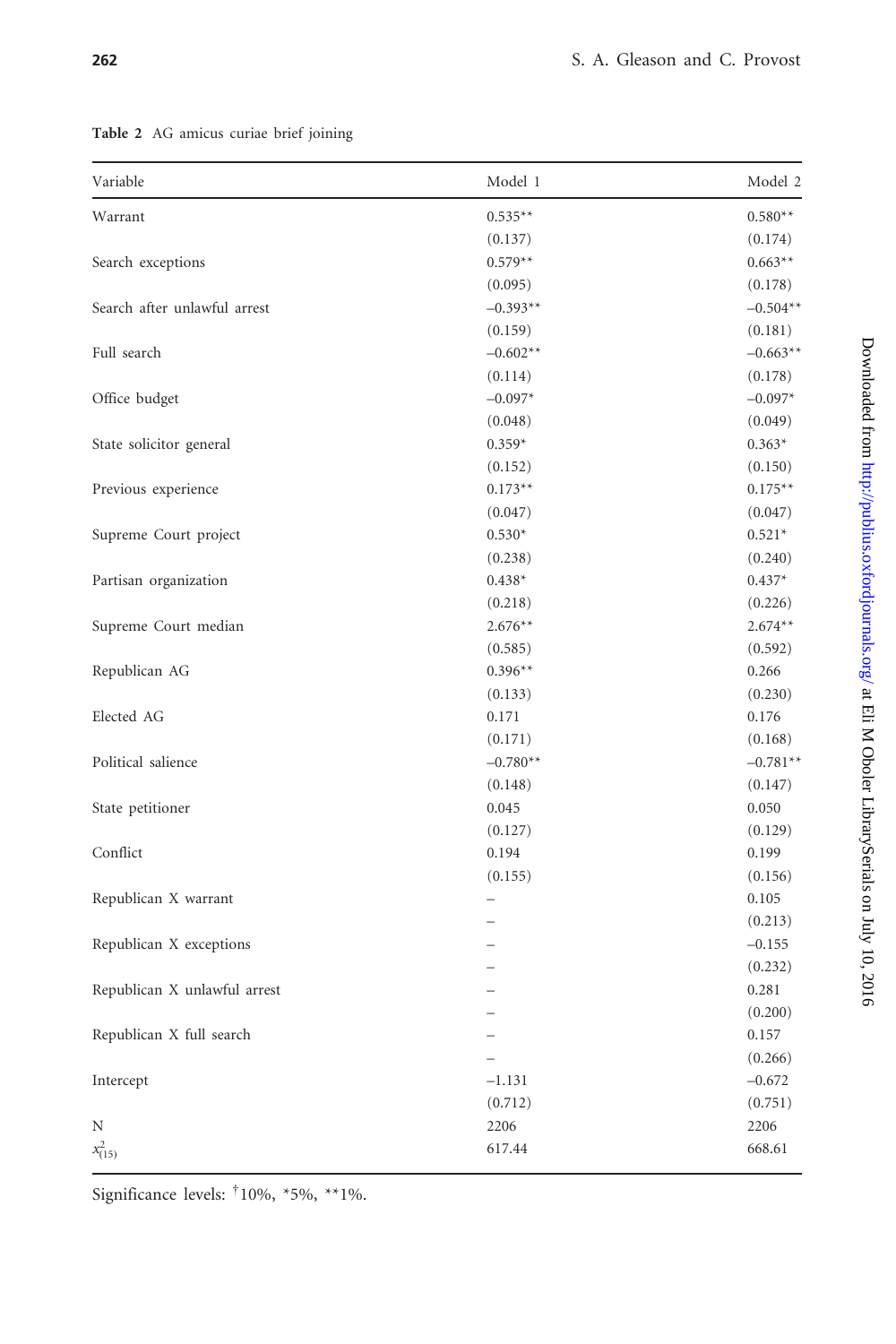<span id="page-15-0"></span>

Figure 2 AG amicus curiae brief joining.

that AGs are strategic and factor legal case characteristics into their decision making calculus. This provides support for Hypothesis 1A in the joining models.

We now turn our attention to the second column of [table 2,](#page-14-0) which includes interaction terms and allows us to examine the conditioning effect of partisanship on the relationship between case facts and brief joining. As mentioned above, because the legal case factors are components of interaction terms where we examine the conditioning effect of partisanship, the legal case factors by themselves represent the probability of Democrat AGs joining briefs when reasonable search factors are present. All four of these variables are significant and signed in the expected direction, indicating Democrat AGs strategically pay attention to the legal facts of the case when deciding to join a brief. The presence of a warrant increases the predicted probability of Democrat AGs joining by 0.101 (se: 0.026); while in the presence of a search exception the predicted probability of joining increases by 0.110 (se: 0.017). Conversely, joining by Democrats is less likely when the legal facts point to a defendant victory. If a case concerns a search incident to an unlawful arrest, the predicted probability of a Democrat AG joining the brief decreases by 0.069 (se: 0.026). When a case involves a full search, as opposed to a pat-down or a frisk, the predicted probability of a Democrat AG joining the brief decreases by 0.116 (se: 0.023).

Hypothesis 1B suggests that case factors should have a weaker bearing on the probability of joining a brief for Republicans than for Democrats. Again, as mentioned above, interaction terms cannot be evaluated in the traditional manner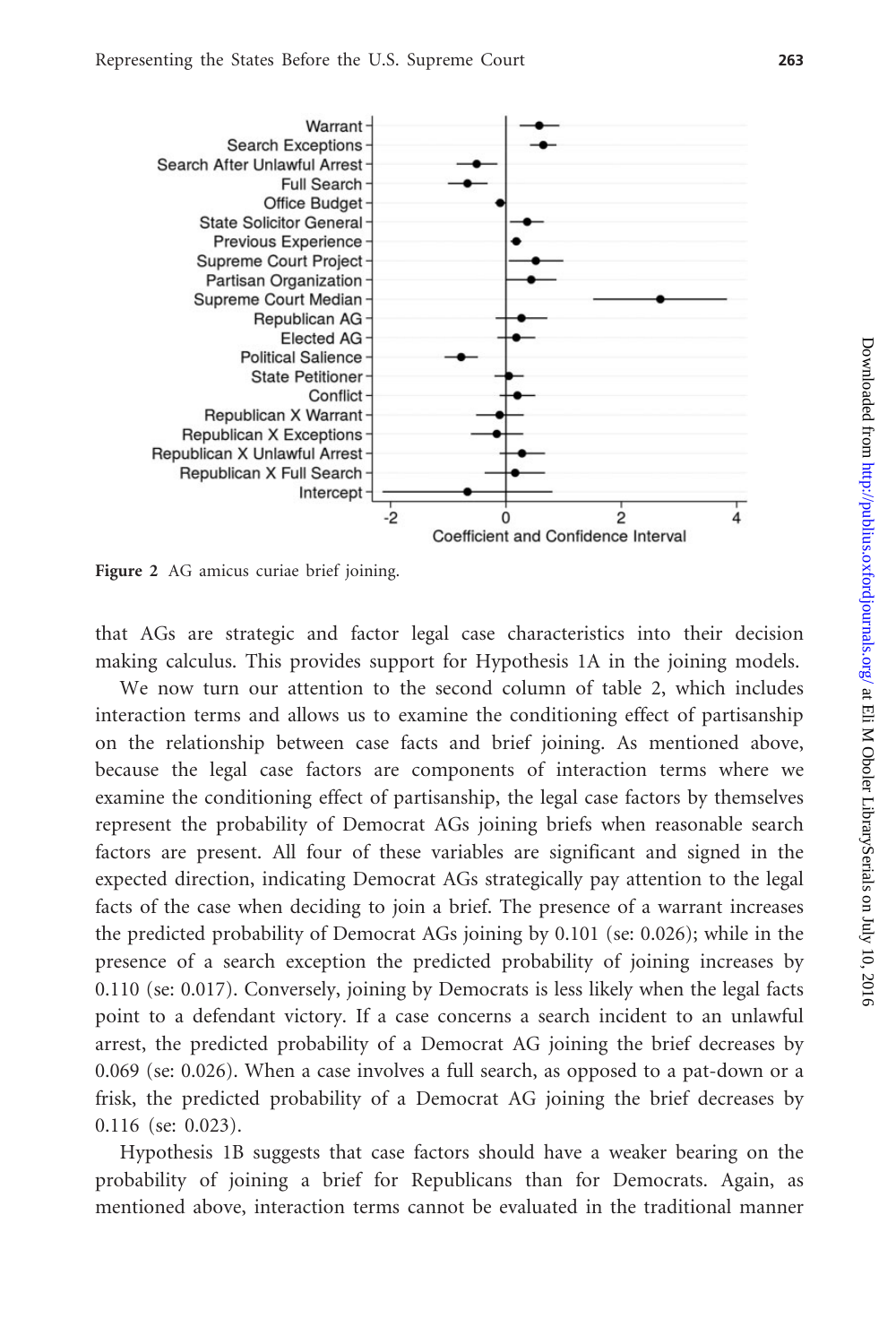and require manual calculation ([Brambor, Clark, and Golder 2006\)](#page-22-0). Calculating the standard errors reveals that three of the interaction terms reach significance. In the presence of a warrant, the predicted probability of a Republican joining a brief is 0.063 (se: 0.042) higher than that of a Democrat. Although Republicans are still more likely to join a brief than Democrats when there is a warrant, the negative sign on the interaction term does indicate that being a Republican weakens the relationship between the presence of a warrant and the probability of joining. We witness the same effect for search exceptions and for the presence of a full search. In the presence of search exceptions, Republicans are 0.059 (se: 0.041) more likely to join a brief, but the negative sign on the interaction term again indicates that being a Republican weakens the relationship between the presence of search exceptions and joining a brief. In the presence of a full search, Republicans are 0.078 (se: 0.028) more likely to join an amicus brief. Again, being a Republican weakens the relationship, as the coefficient for Democrats joining when there is a full search is –0.663, but when we add the interaction term, the effect for Republicans becomes –0.506. These effects illustrate that case factors have a strong influence on the probability of Democrats joining briefs, but this probability weakens for Republicans. This reveals that Republicans are influenced by legal case factors, but they are more likely to join even in the presence of legal case facts. This means Republicans are more likely to join briefs when legal case factors are absent, thus pushing the envelope in their representation of state law enforcement.

Resources are also a key predictor of AG amicus brief joining across a number of indicators. Having a state solicitor general increases the predicted probability of brief joining by 0.069 (se: 0.029). Greater experience with prior brief joining activity also increases the likelihood of joining. Moving from the mean participation value to two standard deviations above the mean increases the predicted probability of joining by 0.081 (se: 0.023). Interestingly, however, a larger budget actually decreases the predicted probability of joining an amicus brief. Moving from the mean value of budgetary resources to two standard deviations above the mean decreases the predicted probability of joining by 0.035 (se: 0.017). Conversely, moving two standard deviations below the mean leads to a 0.035 (se: 0.019) increase in the predicted probability of brief joining, which is consistent with prior research which notes resource poor interest groups join briefs with their more resource rich colleagues [\(Box-Steffensmeier and Christenson 2014\)](#page-22-0).

Unlike in the initiation model, collective resources predict AG amicus brief joining. After the advent of the Supreme Court Project, the predicted probability of joining increases by 0.091 (se: 0.040); this provides support for Hypothesis 3A. Likewise, the formation of partisan-specific AG organizations, RAGA and DAGA, increases the predicted probability of AG amicus brief joining by 0.083 (se: 0.044). This provides support for Hypothesis 3B. Finally, we note a number of control variables achieve statistical significance. If a case is politically salient, the predicted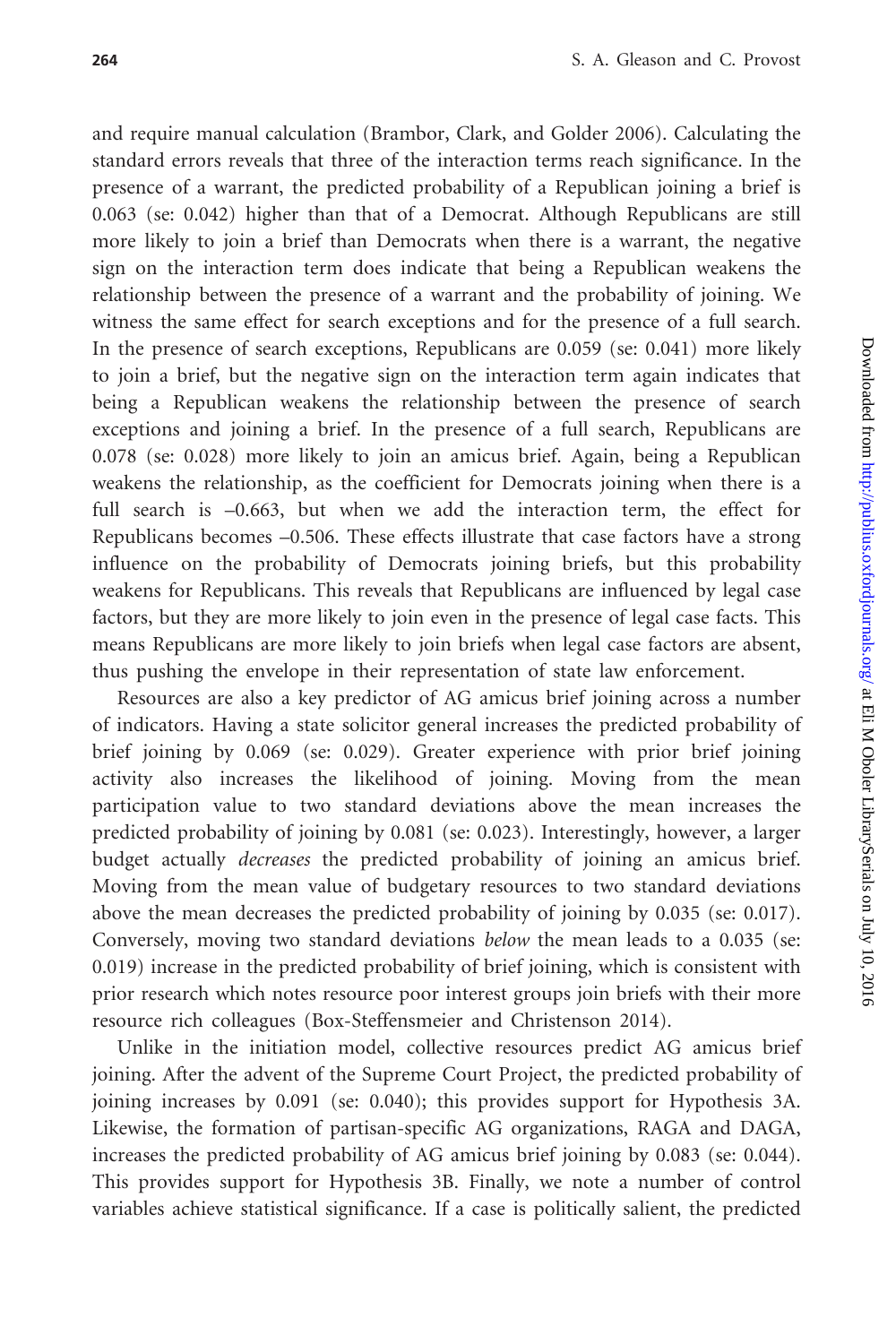probability of joining decreases by 0.133 (se: 0.023). Additionally, AG brief joining is conditioned by the ideological mood of the Court. Moving from the mean ideology to two standard deviations above the mean, the predicted probability of joining increases by 0.178 (se: 0.044). Conversely, moving two standard deviations below the mean in a more liberal direction decreases the predicted probability of joining by 0.082 (se: 0.017).

## **Discussion**

As the second most frequent and successful class of amici, AGs are a valued source of information for the Court; and their briefs often shape case law, particularly in those issue areas where they have special expertise such as criminal law generally and search and seizure in particular (e.g., [Morris 1987\)](#page-24-0). Given their privileged place at the Court, AGs' decision to participate as amici, as either initiator or joiner, has consequences, not just on the lives of the defendants but also on broader federal case law governing police conduct at both the state and federal levels. While AGs have a great deal of discretion over how they pursue their policy preferences, they are constrained by the policy-making environment. In this study we explore the effects of the policy-making environment on AG amicus participation over a fortyyear span and find participation is governed by legal case facts and institutional resources. Importantly, we note that the relative importance of legal and institutional resource factors varies based on what stage of the brief participation process we examine.

The distinction between initiator and joiner highlights that brief participation is not a monolithic process; rather, it is actually two processes. First, an AG must initiate a brief. Only after an AG initiates a brief can other AGs potentially join the brief. Particularly since AG amicus briefs are most successful when signed by a broad coalition [\(Clayton 1994](#page-22-0)), the different underlying processes which govern initiation and joining offer insight into the variable sizes of AG coalitions and their variable success rates ([Morris 1987](#page-24-0)). Our results thus offer insight for future study of AG amicus briefs, and indeed the study of amici coalition mobilization and success across a host of different classes of amici. We turn now to an overview of the implications of our research.

Scholars have long acknowledged amici have distinct policy preferences they advocate via their amicus briefs; but also that amici must take care to ensure the Court views their arguments as legally meritorious, particularly if the amicus is a repeat player interested in long-term success at the Court (e.g., [Collins 2008](#page-23-0); [Galanter 1974;](#page-23-0) [Spriggs and Wahlbeck 1997](#page-25-0); [Wohlfarth 2009\)](#page-25-0). As government attorneys, this is particularly pronounced for AGs; indeed it was one of the primary motivations for the founding of the Supreme Court Project ([Baker and Asperger](#page-22-0) [1981–1982;](#page-22-0) [Myers and Ross 2007\).](#page-24-0) We had expected that this would be best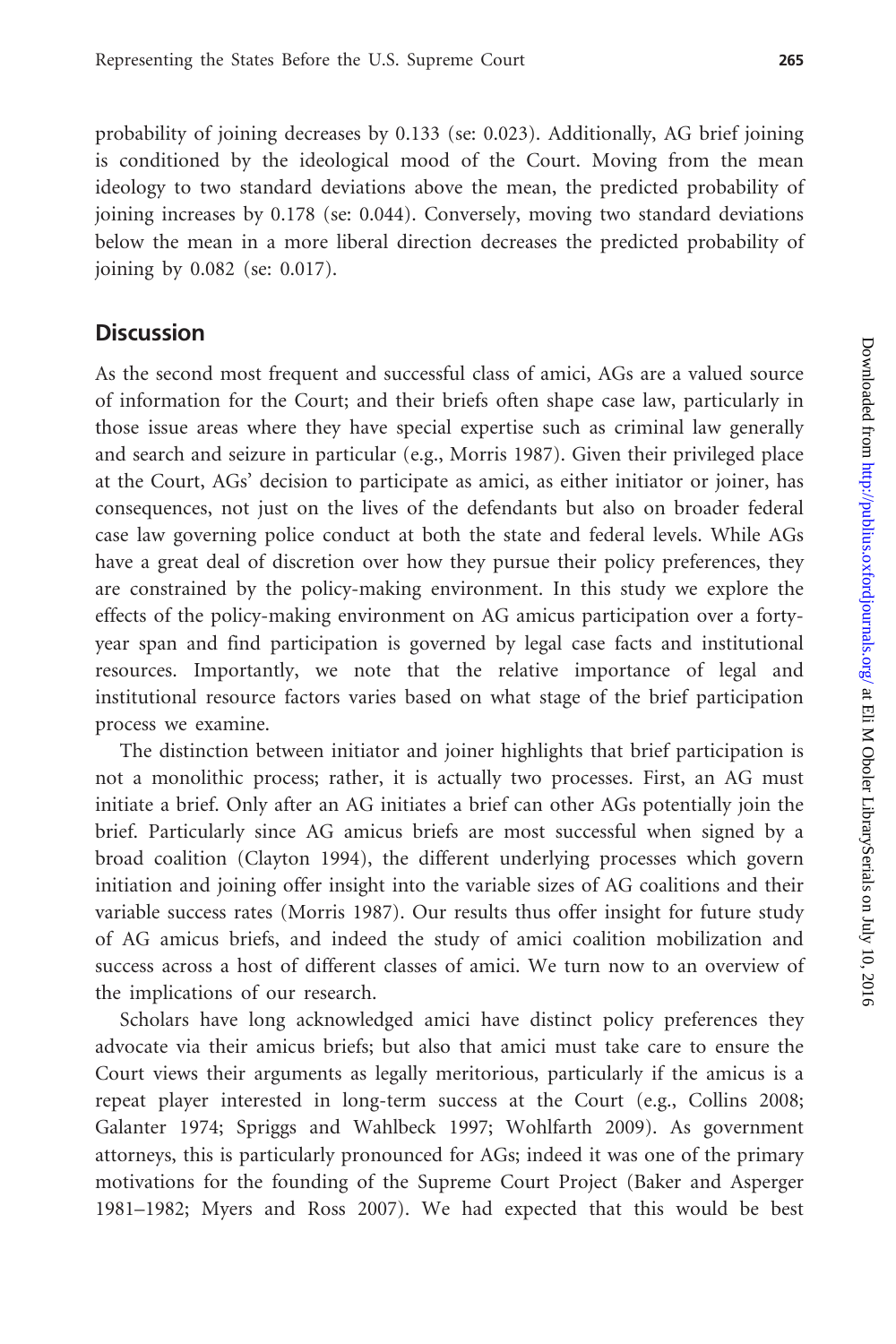accomplished by looking to legal case facts, as indicators of search reasonableness would enable AGs to ascertain what justices would be willing to uphold the search. Case factors are not significant predictors of brief initiation; however, legal case facts are key predictors of joining. Initiation is primarily governed by institutional resources at the individual office level. This suggests perhaps one of the reasons large AG amicus brief coalitions are so successful is that they only appear in the most legally meritorious of cases.

We also hypothesized that policy preferences would overwhelm strategic factors in some instances, in that Republican AGs would participate so often that they would pay little heed to search reasonableness. Overall, the findings reveal that Republicans do join amicus briefs more often, but with consideration of legal case facts. Republicans are still overall more likely to join a brief when characteristics of search reasonableness are present, but this relationship is weaker for Republicans than it is for Democrats. This indicates Republicans are less influenced by case factors because their policy preferences dictate joining briefs more often regardless of case factors. Additionally, as legal representatives of law enforcement, Republican AGs may have a greater desire to push the envelope and advocate positions that expand police power with respect to the Fourth Amendment.

Legal factors are not the only aspect of the policy-making environment which shapes AG amicus brief participation. Both initiation and joining are governed by resources, though differences exist in the precise role of resources between the two forms of participation. Much like resource rich interest groups are more likely to initiate amicus briefs, AGs with larger budgets are more likely to initiate briefs. This is likely because the cost of initiating a brief must be borne on top of an AG's normal duties. However, we find that monetary resources are hardly the only resources which predict AG amicus brief initiation. Greater experience, as both an initiator and joiner, predicts initiation. This is likely due to the diminishing costs that come with experience; as an AG becomes more familiar with drafting amicus briefs, s/he will be able to do so more efficiently. Given that initiators have greater control over the content of any document produced by a coalition [\(Hula 1999](#page-24-0)) and the Court's general deference to AGs [\(McAtee and McGuire 2007](#page-24-0); [Morris 1987](#page-24-0)), this suggests that a subset of AGs are best able to shape Fourth Amendment case law.

Resources also shape amicus brief joining, though in a different manner than initiation. In addition to previous experience, the propensity to join is shaped by the presence of dedicated appellate staff. This echoes our earlier concerns over which voices the Court is most likely to hear from among the states. Should a state have dedicated appellate staff, the likelihood of joining increases and this enhances experience, which further increases the probability of joining. This perhaps perpetuates a class of AGs that are frequently party to amicus briefs and another which rarely participates. However, resources provide some solace to the concern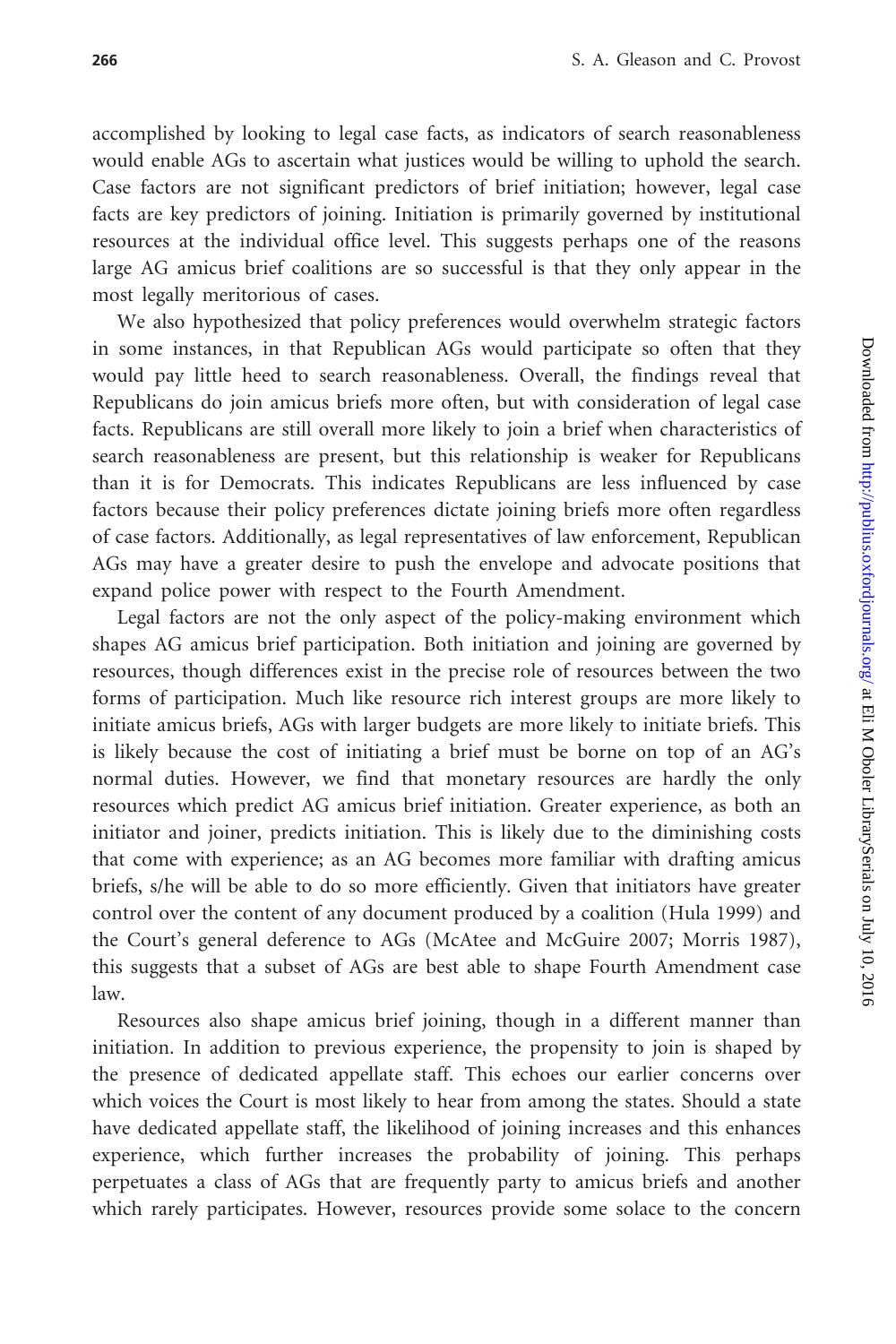that some AGs are better able to participate as amici than others. The biggest resource difference between the two models is the role of the budget. Those AGs that lack the funds to initiate briefs turn instead to joining in order to participate as amici in much the same way as organized interests [\(Box-Steffensmeier and](#page-22-0) [Christenson 2014\)](#page-22-0). Even if experience and specialized staff afford greater joining opportunities, and perhaps a louder voice to the Court, those with little budgetary resources are still active in joining.

While resources dictate joining activities, not all resources exist at the office level. Over time, larger AG amicus brief coalitions have coincided with the advent of collective coordinating institutions, such as the Supreme Court Project, and its more partisan brethren, RAGA and DAGA. While collective resources have no impact on initiation, they lower the cost of joining briefs. The founding of the Supreme Court Project in 1982 ushered in an era of greater AG amicus participation in search and seizure cases. In much the same way, the founding of RAGA and DAGA increased AG amicus brief joining. Of course, more work remains to be done on the relative impact of each of these collective resources. [Nolette \(2014\)](#page-24-0) finds that RAGA and DAGA coincide with greater conflict between AGs, which may well lead to the situation which the Supreme Court Project initially aimed to avoid, ''amicus overload'' ([Clayton and McGuire 2001–2002](#page-23-0), 23). Future work should look to whether the advent of the partisan organizations has led to a *decrease* in AG brief success at the same time the relative volume of joining has increased.

## Conclusions and Directions

As the states' chief law enforcement officers, AGs can shape case law on search and seizure in profound ways. While, as with all amici, AGs have distinct policy preferences, they are constrained by the policy-making environment. We find above that AG activity in these cases is shaped by a variety of legal case facts and institutional resources; the precise mechanisms of which vary depending on the method of participation. AGs employ case factors strategically based on their partisanship, but only at the joining stage, while institutional resources matter at both stages of amicus brief participation. While these findings add to our understanding of AGs and amici writ large, this study also suggests a number of fruitful avenues for future research for both AGs and amici in general.

[Morris \(1987\)](#page-24-0) notes that AG amicus brief success is variable across issue area (see also: [McGuire and Caldeira 1993\)](#page-24-0). It is entirely possible that AG activity in another issue area, perhaps one with less clearly defined legal rules than search and seizure, will exhibit a different interplay between legal and resource-based factors. Perhaps legal factors will be absent at the joining stage or, alternatively, they will shape initiation as well as joining. As we indicated earlier, some legal policy areas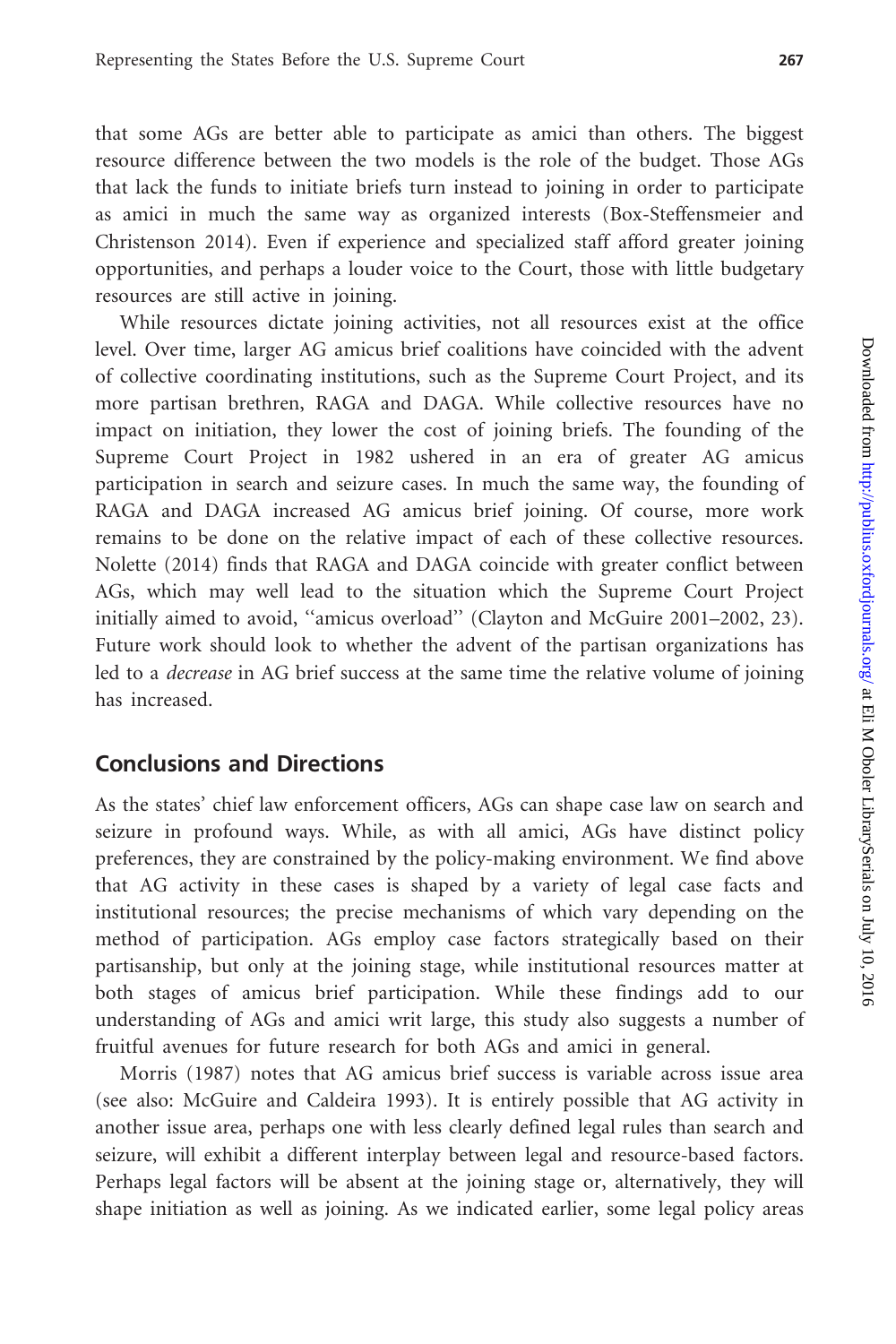such as abortion, the death penalty, and environmental policy have more polarizing effects on the participants involved and it is possible that legal case facts will play even less of a significant role in such cases. Indeed, ideology may well be the principal driver in these issue areas. We thus encourage future scholars to expand our analysis to other issue areas where the predictors of AG brief participation may differ. Additionally, other features of the policy-making environment, such as organized interests and AG constituencies, may affect amicus behavior more than they do in criminal procedure. Future scholarship should look to AG amicus activity across other, perhaps all, issue areas to create the most ecumenical account of AG amicus brief participation.

While AGs are prominent amici, they are a small elite class of government attorneys; the majority of amici are organized interests. A growing scholarship examines organized interest amicus briefs, though no study has of yet examined the underlying motivations of both brief initiation and joining, beyond highlighting the role of amicus briefs in organizational maintenance (e.g., Caldeira and Wright 1988, 1990) and exploring which organized interests sign a given brief ([Box-Steffensmeier](#page-22-0) [and Christenson 2014\)](#page-22-0). Particularly since [Hula \(1999\)](#page-24-0) notes interest groups often use informal groups akin to the Supreme Court Project to coordinate lobbying efforts at Congress, it seems likely that a relationship between legal and resource-based factors is at play for organized interests. However, the precise dynamics are likely different given different institutional demands. In a similar manner, it is likely AG amicus brief activity in the lower federal courts is shaped by different dynamics.

Taken collectively, this article sheds light on how one of the most successful class of amici decides to undertake amicus brief activity within the constraints of the policy-making context. Much like the administration of their offices, this article finds that AG amicus brief participation is a complex proposition which is guided by different factors depending on the way in which AGs choose to participate. While our findings shed new light on AG amicus activity, we encourage future scholars to apply our findings to other issue areas and to port our findings to organized interests.

### Notes

- 1 New York v. Uplinger 467 U.S. 246 (1984).
- 2 While other AGs joining the brief may provide help around the margins, most of the work is borne by the initiating state who is responsible not only for drafting the brief, but also mobilizing a coalition to support it [\(Clayton 1994](#page-22-0); [Mondale 2010](#page-24-0)).
- 3 AGs are not elected in seven states: Alaska, Hawaii, Maine, New Hampshire, New Jersey, Tennessee, and Wyoming. In these states, they are appointed by the governor, except Maine where they are appointed by the state legislature and Tennessee where they are appointed by the state supreme court.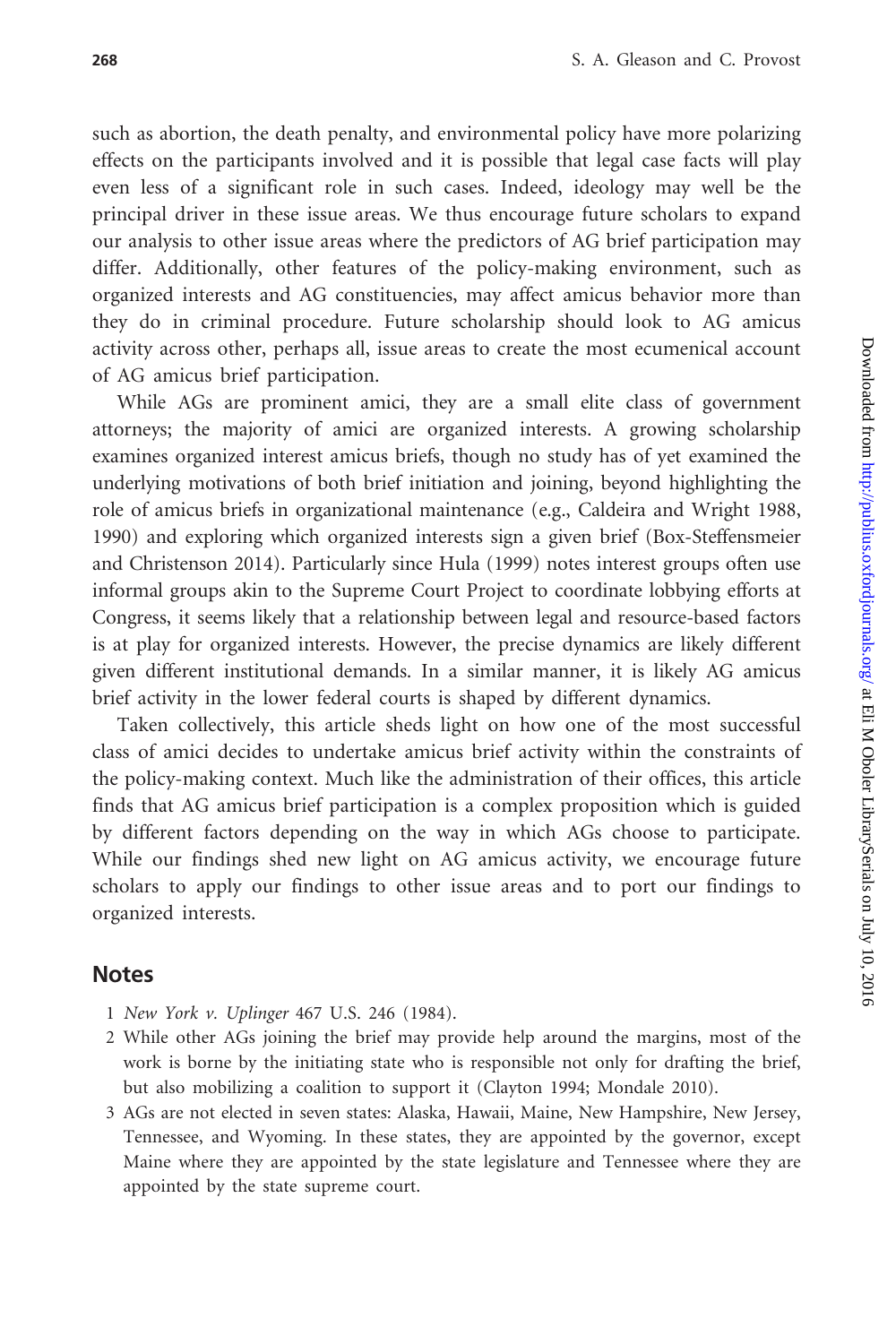- 4 All but ten states have common law authority, which is defined by O'Brien ([1995,](#page-24-0) 816) as ''the collection of principles and rules, particularly from unwritten English law, that derive their authority from long-standing usage and custom or from courts recognizing and enforcing those customs.'' In State of Florida ex rel. Shevin v. Exxon Corp. (1976), the U.S. Fifth Circuit affirmed state AG common law authority to act in the public interest. Also, the U.S. Supreme Court maintains that states may invoke parens patriae authority to act on behalf of the state when ''a state has a quasi-sovereign interest in the health and well-being-both physical and economic-of its residents in general'' ([Alfred L.](#page-22-0) [Snapp & Son, Inc. v. Puerto Rico](#page-22-0) 1982).
- 5 While AGs are responsible for representing the institutions of state government, even this activity is subject to AG discretion (Davids 2005).
- 6 The famous exception is Gideon v. Wainwright [\(1962](#page-23-0)), where Minnesota AG Walter Mondale and a group of states argued as amici for defendants' right to counsel. Such cases are exceptionally rare and do not exist at all in the universe of cases used in this analysis.
- 7 In some instances we only have forty-nine observations per case. This occurs when an AG is a direct party in the case, as direct parties cannot file amicus curiae briefs in that particular case.
- 8 We exclude initiators from this dataset since imitating a brief is fundamentally different from joining a brief.
- 9 Initiating states are listed first, as the counsel states of record, while additional states are the joining states. Undoubtedly, there are instances where an AG that joins a brief provides more support to his colleague initiating the brief than the typical joiner that simply signs a fully prepared brief. This raises questions about which AG is the ''first mover.'' To assess this possibility, a researcher would need in-depth case studies of individual briefs. This is unfortunately impractical for our forty years worth of data. We instead rely upon the fact that on each brief one of the AGs is listed as counsel of record. This gives us the ability to generalize across a broad number of cases rather than deeply analyze a single case. However, we agree that there is value in exploring the extent to which the initiator collaborates with joiners. We encourage future scholars to do so via case studies.
- 10 For example, if the police apprehend someone after a hot pursuit or they seize evidence that is in plain view, these exceptional circumstances enhance the reasonableness of a given search or seizure [\(Segal 1984](#page-25-0)).
- 11 We coded a case as containing search exceptions if the search or seizure occurred after a hot pursuit, if the seized evidence was in plain view, if the defendant or a cohabitant granted permission for the search, if the search took place at a fixed or functional border, if the evidence seized was used for administrative or grand jury hearings, or if the search was allowed, pursuant to Congress's authority to regulate business [\(Segal](#page-25-0) [1984, 1986\)](#page-25-0). For searches accompanied by unlawful arrests, we relied on Segal's coding method of looking to the lower court to indicate if the arrest was ruled unlawful. To gauge whether a search was a full search or not, we coded frisks, pat-downs, or detentive questioning as not a full search. All other searches generally counted as a full search.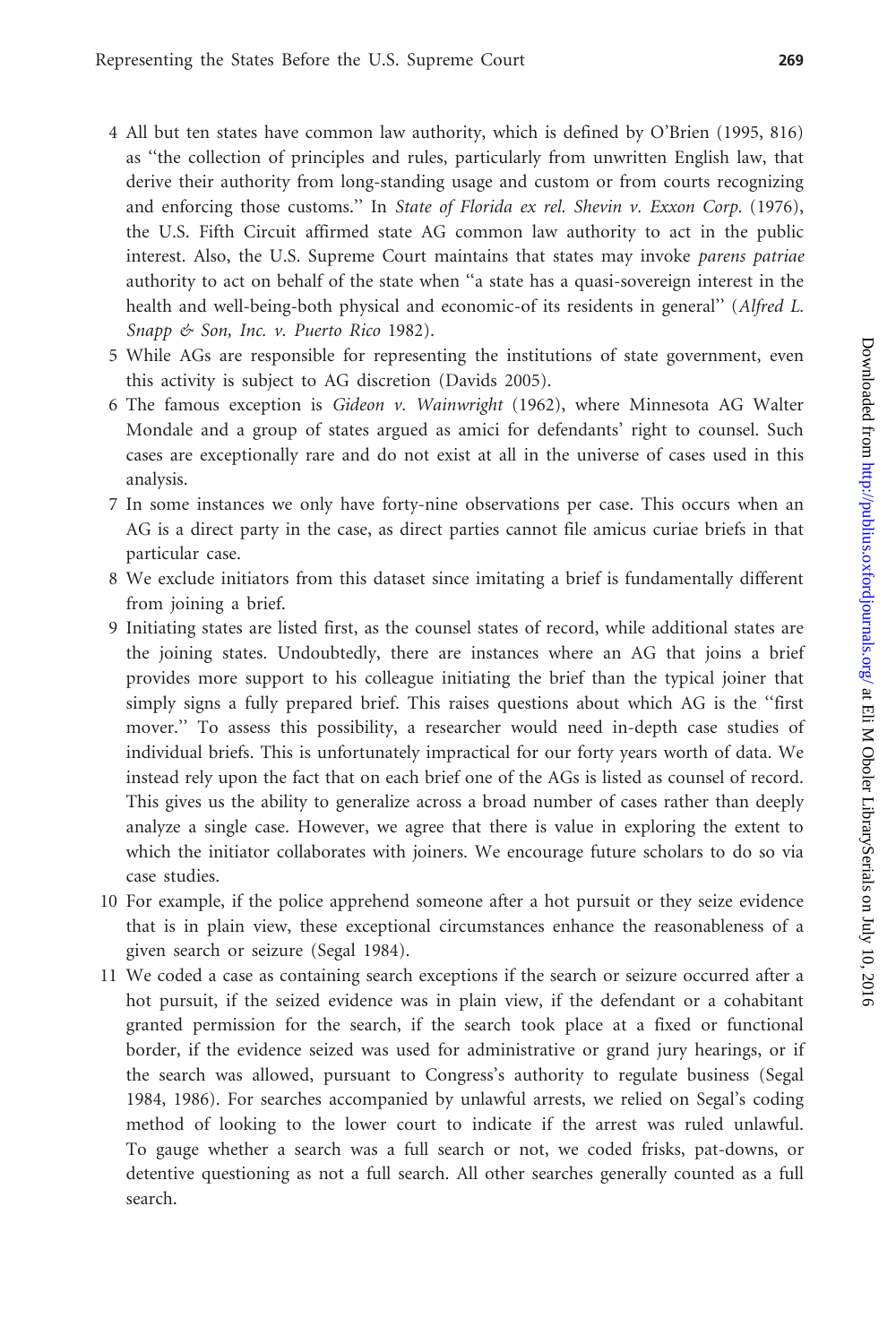- <span id="page-22-0"></span>12 While many AGs have state solicitors general, the office, on occasion, falls into disuse. We therefore use Miller's ([2009–2010](#page-24-0)) method; a state is only coded as having a state solicitor general if the office is used at least once to argue a case in the five-year period after its creation. Given different institutional designs for the office across states, it is possible that some state solicitors general are better able to shape amicus activity. We encourage future scholars to examine the institutional structure of the state solicitors general offices.
- 13 The lag specification is based on lag-order specification tests in Stata 13 (Lütkepohl [2005\)](#page-24-0).
- 14 Epstein and Segal's ([2000](#page-23-0)) political salience measure is far from ideal. While there are more robust and nuanced measures of salience, most notably [Collins and Cooper \(2012\)](#page-23-0) which is based on the same media coverage basis as that developed by [Epstein and Segal](#page-23-0) [\(2000\)](#page-23-0). Perhaps most importantly, Collins and Cooper's [\(2012](#page-23-0)) data does not extend into the Roberts Court. This precludes meaningful analysis of the impact of RAGA and DAGA on AG amicus brief activity. Given the greater range of data we can cover with the [Epstein and Segal \(2000\)](#page-23-0) measure, we opt to use it.
- 15 Within each table, the results are substantively similar across the two models.
- 16 Due to the similar results across the two models, we only calculate predicted probabilities for the interaction model.

## References

Agresti, Alan. 2013. Categorical data analysis. 3rd ed. Hoboken, NJ: Wiley.

- Alfred L. Snapp & Son, Inc. v. Puerto Rico 1982. 458 U.S. 592.
- Bailey, Michael A. 2013. Is today's court the most conservative in sixty years? Challenges and opportunities in measuring judicial preferences. Journal of Politics 75: 821–834.
- Baird, Vanessa A. 2004. The effect of politically salient decisions on the U.S. Supreme Court's agenda. Journal of Politics 66: 755–772.
- Baker, Stewart A., and James R. Asperger. 1981–1982. Foreword: Toward a center for state and local legal advocacy. Catholic University Law Review 31: 367–373.
- Black, Ryan, and Ryan Owens. 2012. The solicitor general and the United States Supreme Court: Executive influence and judicial decisions. New York: Cambridge University Press.
- Box-Steffensmeier, Janet M. and Dino P. Christenson. 2014. The evolution and formation of amicus curiae networks. Social Networks 36: 82–96.
- Brambor, Thomas, William Roberts Clark, and Matt Golder. 2006. Understanding interaction models: Improving empirical analysis. Political Analysis 14: 63–82.
- Caldeira, Gregory A., and John R. Wright. 1988. Organized interests and agenda setting in the U.S. Supreme Court. American Political Science Review 82: 1109–1127.
- ———. 1990. Amici curiae before the Supreme Court: Who participates, when, and how much? Journal of Politics 52: 782–806.
- Clayton, Cornell W. 1994. Law, politics and the new federalism: state attorneys general as national policymakers. Review of Politics 56: 525–553.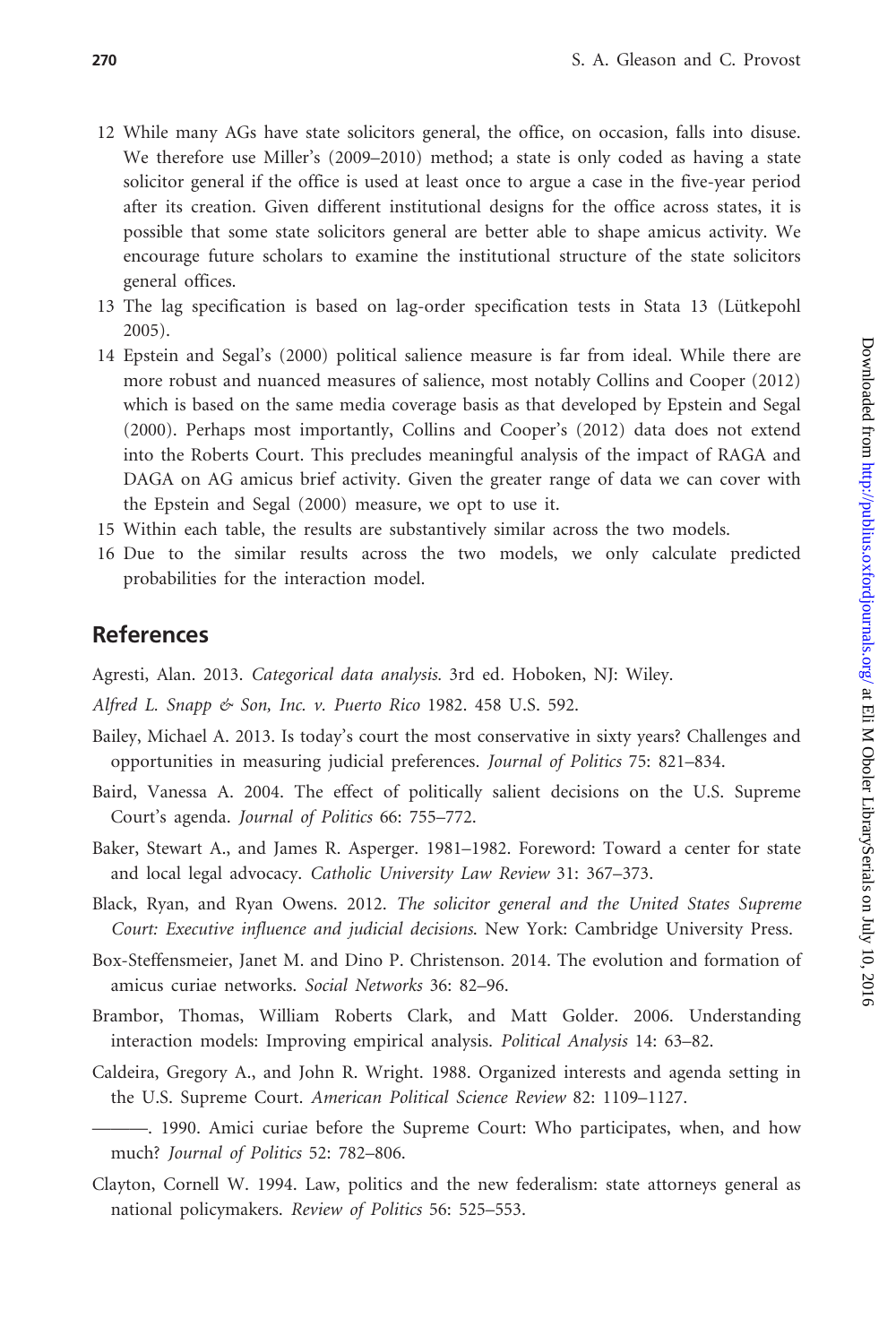- <span id="page-23-0"></span>Clayton, Cornell W., and Jack McGuire. 2001–2002. State litigation and policymaking in the U.S. Supreme Court. Kansas Journal of Law and Policy 11: 17–34.
- Clinton, Bill. 2010. My life. New York: Alfred A. Knopf.
- Collins, Paul M. 2007. Lobbyists before the U.S. Supreme Court. Political Research Quarterly 60: 55–70.
- Collins, Paul M. Jr. 2008. Friends of the court: Interest groups and judicial decision making. New York: Oxford University Press.
- Collins, Todd A., and Christopher A. Cooper. 2012. Case salience and media coverage of Supreme Court decisions: Toward a new measure. Political Research Quarterly 65: 396– 407.
- Corley, Pamela C., Paul M. Collins, and Jesse H. Hamner. 2013. The influence of amicus curiae briefs on U.S. Supreme Court opinion content. Paper presented at the 2013 Annual Meeting of the American Political Science Association. Chicago, IL.
- Davids, Justin G. 2004–2005. State attorneys general and the client-attorney relationship: establishing the power to sue state officers. Columbia Journal of Law and Social Problems 38: 365–413.
- Derthick, Martha A. 2009. Up in smoke: From legislation to litigation in tobacco politics. Los Angeles: Sage.
- Drahozal, Christopher R. 1999. Preserving the American common market: State and local governments in the United States Supreme Court. Supreme Court Economic Review 7: 233–283.
- Epstein, Lee, and Jack Knight. 1996. The choices justices make. Washington, DC: Congressional Quarterly.
- Epstein, Lee, and Jeffrey A. Segal. 2000. Measuring issue salience. American Journal of Political Science 44: 66–83.
- Epstein, Lee, Jeffrey A. Segal, and Timothy Johnson. 1996. The claim of issue creation on the U.S. Supreme Court. American Political Science Review 90: 845–852.
- Fitzmaurice G. M., Laird N. M., and Ware J. H. 2011. Applied longitudinal analysis. 2nd ed. Hoboken, NJ: Wiley.
- Galanter, Marc. 1974. Why the ''Haves'' come out ahead: Speculations on the limits of legal change. Law & Society Review 9 (1): 95-160.
- Gideon v. Wainwright. 1962. 372 U.S. 335.
- Gifford, Donald G. 2010. Suing the tobacco and lead pigment industries. Ann Arbor, MI: University of Michigan Press.
- Goelzhauser, Gregory, and Nicole Vouvalis. 2013. State coordinating institutions and agenda setting on the U.S. Supreme Court. American Politics Research 41: 819–838.
	- ———. 2015. Amicus coalition heterogeneity and signaling credibility in Supreme Court agenda setting. Publius 45: 99–116.
- Hansford, Thomas G., and James F. Spriggs. 2006. The politics of precedent on the U.S. Supreme Court. Princeton, NJ: Princeton University Press.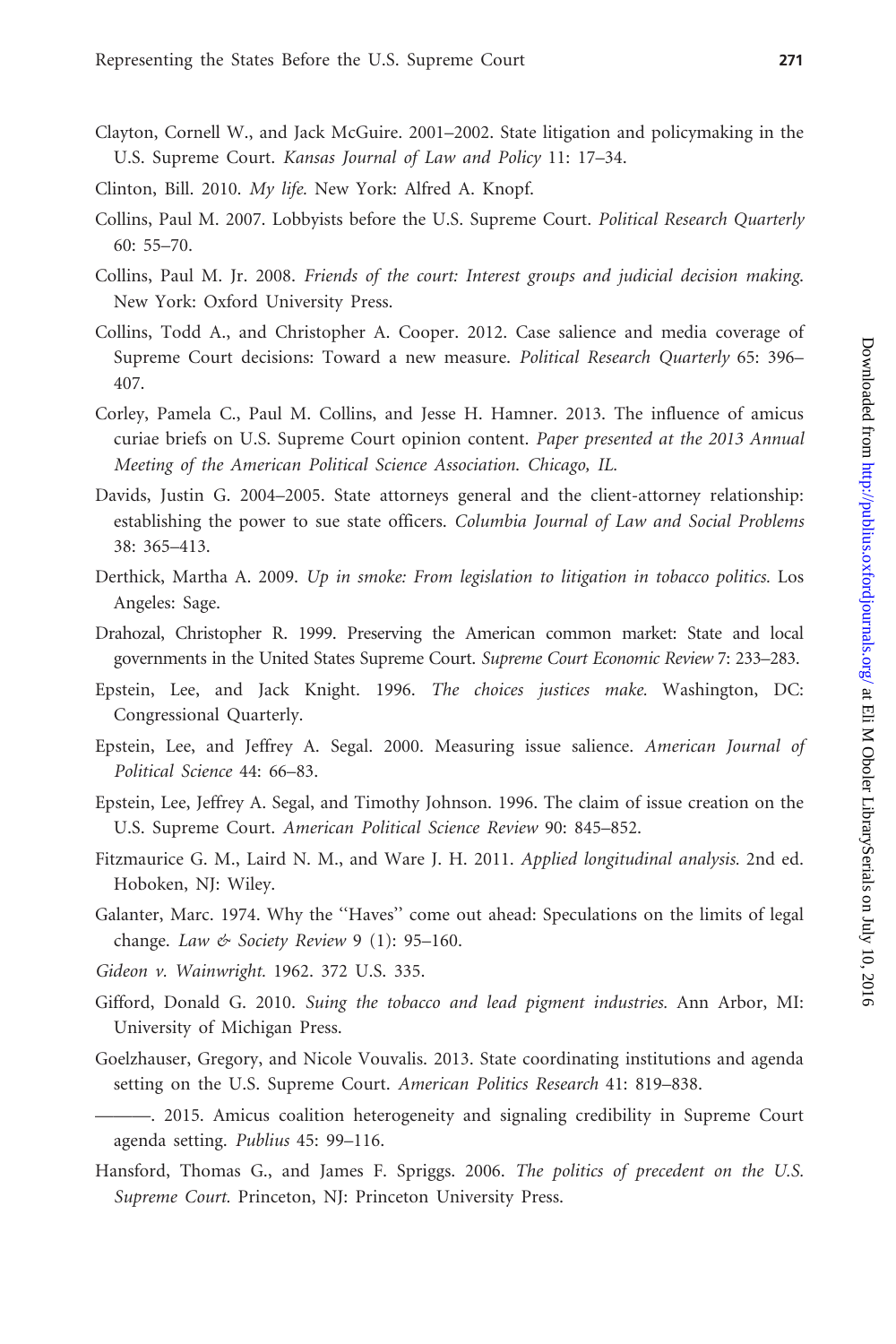- <span id="page-24-0"></span>Hula, Kevin W. 1999. Lobbying together: Interest group coalitions in legislative politics. Washington, DC: Georgetown University Press.
- Klarner, Carl. 2013. State Economic Data. [http://hdl.handle.net/1902.1/20404,](http://hdl.handle.net/1902.1/20404) Harvard Dataverse, V1.
- Layton, James R. 2001. The evolving role of the state solicitor: Toward the federal model. Journal of Appellate Practice and Process 3 (2): 533–555.
- Lütkepohl, Helmut 2005. The New Introduction to Multiple Time Series Analysis. Springer: New York.
- McAtee, Andrea, and Kevin McGuire. 2007. Lawyers, justices and issue salience: When and how do legal arguments affect the U.S. Supreme Court? Law and Society Review 41: 259–278.
- McGuire, Kevin T., and Gregory A. Caldeira. 1993. Lawyers, organized interests, and the law of obscenity: Agenda setting in the Supreme Court. American Political Science Review 87: 717–726.
- Meinhold, Stephen, and Steven Shull. 1998. Policy congruence between the president and the solicitor general. Political Research Quarterly 51: 527–537.
- Miller, Banks. 2009–2010. Describing the state solicitors general. Judicature 93: 238–246.
- Mondale, Walter. 2010. The good fight: A life in liberal politics. New York: Scribner.
- Morris, Thomas R. 1987. States before the U.S. Supreme Court: State attorneys general as amicus curiae. Judicature 70: 298–306.
- Myers, Emily, and Lynne Ross, eds. 2007. State attorneys general powers and responsibilities. 2nd ed. Washington, DC: National Association of Attorneys General.
- Neuhaus, J. M., and J. D. Kalbfleisch. 1998. Between and within-cluster covariate effects in the analysis of clustered data. Biometrics 54: 638–645.
- Nicholson, Chris, and Paul M. Collins Jr. 2008. The solicitor general's amicus curiae strategies in the U.S. Supreme Court. American Politics Research 36 (3): 382–415.
- Nolette, Paul. 2014. State litigation during the Obama administration: Diverging agendas in an era of polarized politics. Publius 44: 451–474.
	- ———. 2015. Federalism on trial: State attorneys general and national policymaking in contemporary America. Lawrence: University of Kansas Press.
- O'Brien, David M. 1995. Constitutional law and politics, volume 1: Struggles for power and governmental accountability. New York: Norton.
- Owens, Ryan J., and Patrick C. Wohlfarth. 2014. State solicitors general. appellate expertise, and state success before the U.S. Supreme Court. Law & Society Review 48: 657-685.
- Palmer, Jan. 1982. An econometric analysis of the U.S. Supreme Court's Certiorari Decisions. Public Choice 39: 387–398.
- Provine, Doris Marie. 1980. Case selection in the United States Supreme Court. Chicago: University of Chicago Press.